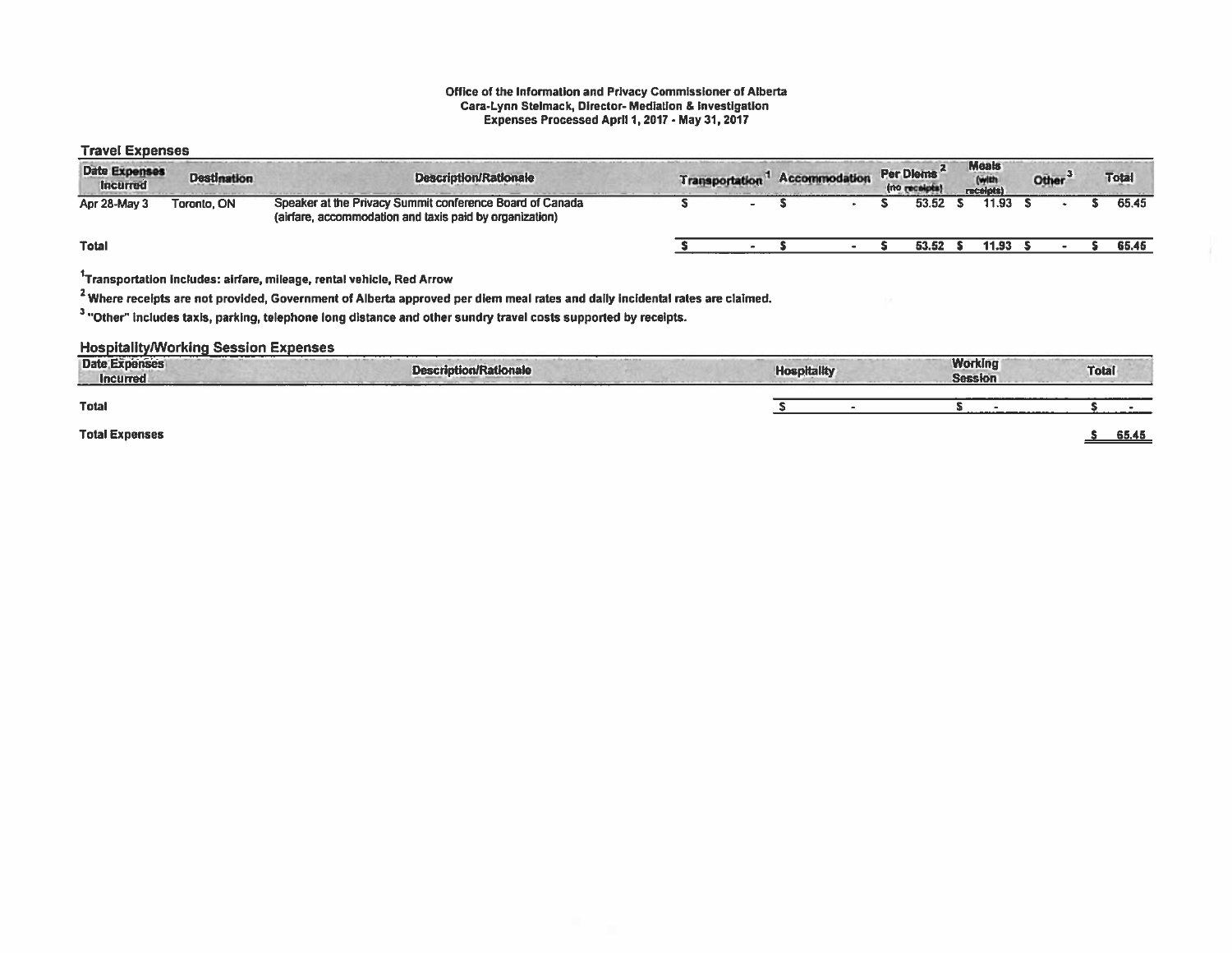

Dinner may 3/17

 $12.41$  supply<br>12.41 supply

**Ropy** 

 $\mathcal{C}(\mathcal{A})$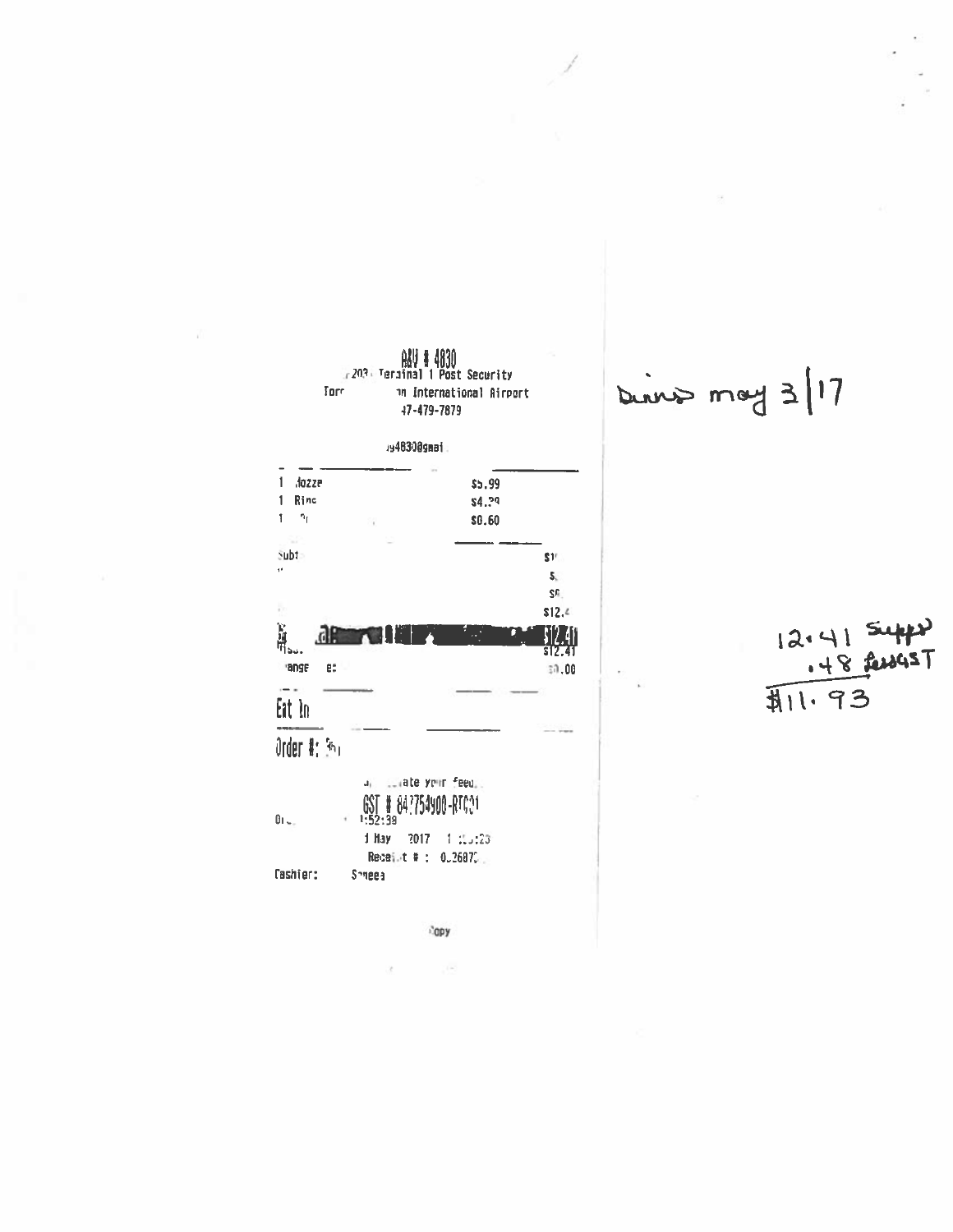#### Office of the Information and Privacy Commissioner of Albert Cara-Lynn Stelmack, Director- Mediation & Investigation Expenses Processed June 1, 2017-July 31,2017

## Travel Expenses

| <b>Date Expenses</b><br><b>Incurred</b> | <b>Destination</b> | <b>Description/Rationale</b>            | <b>Transportation</b> | Accommodation | Per Diems<br>(no receipts) | <b>Meals</b><br>(with<br>receipts) |  | Other <sup>3</sup> | <b>Total</b> |
|-----------------------------------------|--------------------|-----------------------------------------|-----------------------|---------------|----------------------------|------------------------------------|--|--------------------|--------------|
| Jun 14-16                               | Edmonton, AB       | To attend Access and Privacy Conference | 184.27                | 297.80        | 31.45                      |                                    |  | 52.42              | 565.94       |
| Total                                   |                    |                                         | 184.27                | 297.80        | 31.45                      |                                    |  | 52.42              | 565.94       |

1Transportation Includes: airfare, mileage, rental vehicle, Red Arrow

<sup>2</sup> Where receipts are not provided, Government of Alberta approved per diem meal rates and daily incidental rates are claimed.

<sup>3</sup> "Other" includes taxis, parking, telephone long distance and other sundry travel costs supported by receipts.

## Hospitality/Working Session Expenses

| Date Expenses<br><b>Incurred</b> | <b>Description/Rationale</b> | <b>Hospitality</b><br><b>CONTRACTOR</b> CONTRACTOR | <b>Working</b><br><b>Session</b> | <b>Total</b> |
|----------------------------------|------------------------------|----------------------------------------------------|----------------------------------|--------------|
| Total                            |                              |                                                    |                                  |              |
| <b>Total Expenses</b>            |                              |                                                    |                                  | 565.94       |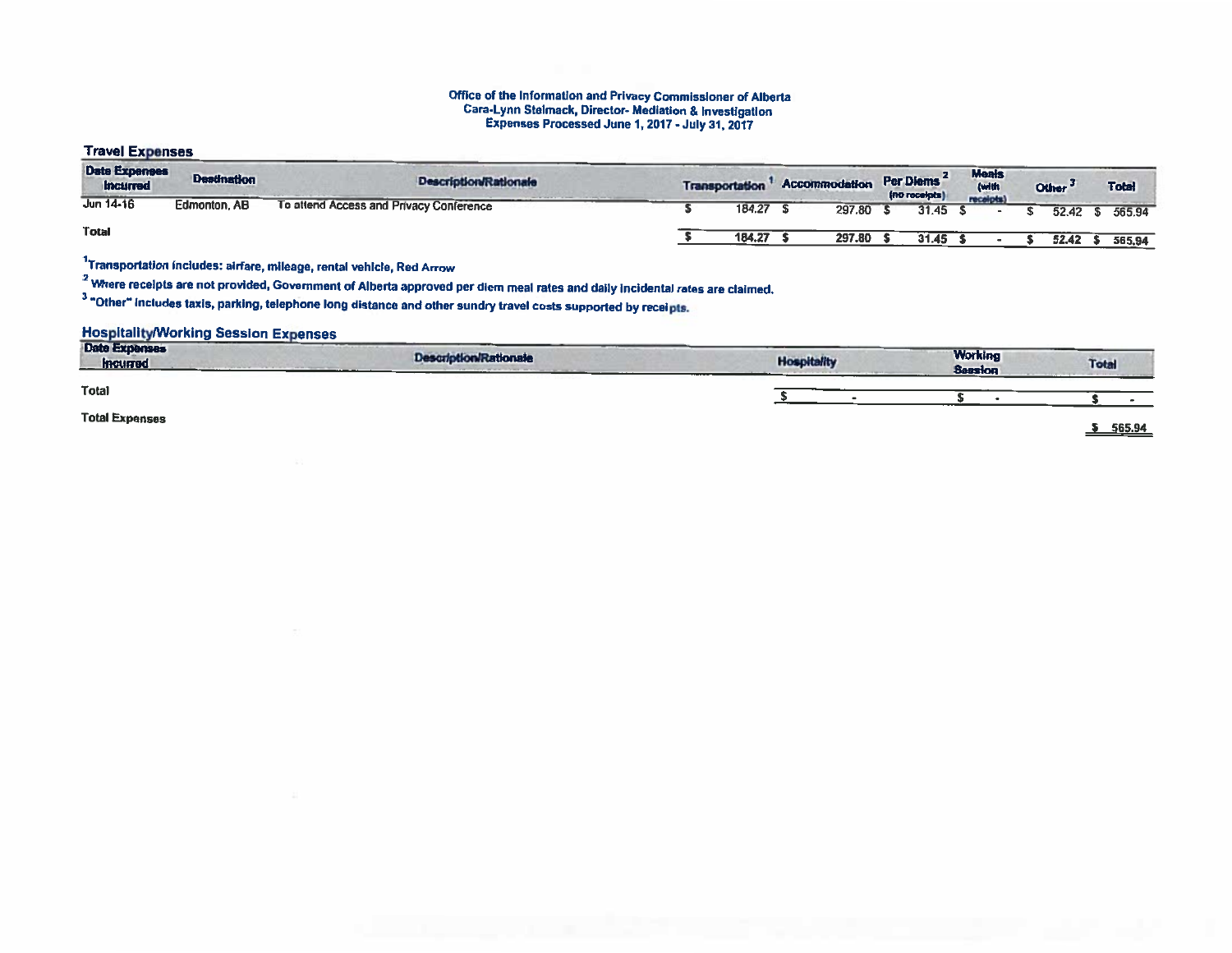# ENTERPRISE RENT <sup>A</sup> CAR, 1036- <sup>9</sup> AVENUE SW, CALGARY, AB T2P1L9 (403) 212-5232

## RENTAL AGREEMENT REF# 90178 84PXZX

RENTER

 $\epsilon$ 

 $\frac{1}{\sqrt{2}}$  $\mathbf{r}$ 

#### SUMMARY OF CHARGES

| <b>STELMACK, CARA</b>                   |                                                                       |                 |                            |            |               |              |
|-----------------------------------------|-----------------------------------------------------------------------|-----------------|----------------------------|------------|---------------|--------------|
|                                         | <b>Charge Description</b>                                             | <b>Date</b>     | <b>Quantity</b>            | Per        | Rate          | <b>Total</b> |
| <b>ADDITIONAL DRIVER</b>                | <b>TIME &amp; DISTANCE</b>                                            | 14/06 - 16/06   | 3                          | DAY        | \$44.95       | \$134.85     |
| <b>BRENTON, CEARA</b>                   | ADDITIONAL DRIVER FEE                                                 | 14/06 - 16/06   |                            |            | <b>WAIVED</b> |              |
| <b>DATE &amp; TIME OUT</b>              | <b>REFUELING CHARGE</b>                                               | 14/06 - 16/06   |                            |            |               | \$0.00       |
| 14/06/2017 09:13 AM                     |                                                                       |                 |                            | Subtotal:  |               | \$134.85     |
| DATE & TIME IN<br>16/06/2017 05:45 PM   | <b>Taxes &amp; Surcharges</b><br>GOODS AND SERVICES TAX 14/06 - 16/06 |                 |                            |            | 5%            | \$6.83       |
| <b>BILLING CYCLE</b>                    | <b>VEHICLE LICENSE FEE</b><br><b>RECOVERY</b>                         | $14/06 - 16/06$ | 3                          | <b>DAY</b> | \$0.60        | \$1.80       |
| 24-HOUR                                 |                                                                       |                 | <b>Total Charges:</b>      |            |               | \$143.48     |
| <b>CAR CLASS CHARGED</b><br><b>FCAR</b> | <b>Total Estimated Amount Due</b>                                     |                 |                            |            |               | \$143,48     |
| VEH #1 2017 JEEP GCHE LTR4 AMOUNT PAID  | <b>PAYMENT INFORMATION</b><br><b>TYPE</b>                             |                 | <b>CREDIT CARD NIIMRFR</b> |            |               |              |

VIN# 1C4R)F8G4HC515515 LIC# L75396 KM DRIVEN 550 CAR CLASS: SFAR \$143.48 Mastercard

| 4143.48 | Ceef tender<br>Jess GST        |  |
|---------|--------------------------------|--|
|         | #136.65 concellation fer chape |  |

xxxxxxxxxx> 'ENDING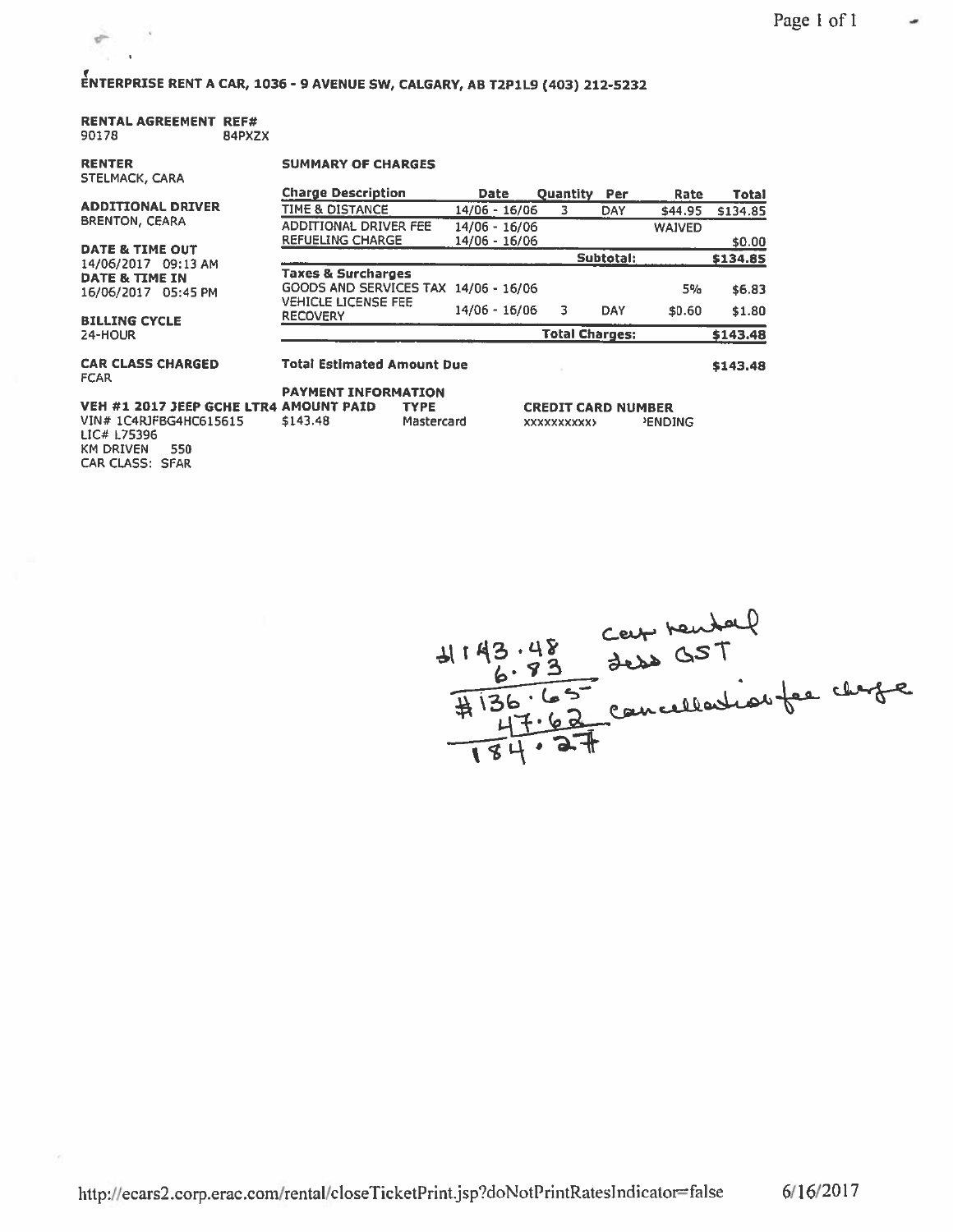### **GUEST FOLIO**

Edmonton Marñott at River Cree <sup>300</sup> East Lapotac Blvd, Enoch, Alberta T7X 3Y3 Canada• 780.484.2121 - Marriott.comIYEGMC 5028 STELMACK/CARALYNN 139.00 06/16/17 07:37 7545 139.00 06/16/17 07:37 Room Name GD Rate  $06/14/17$   $21:48$   $RCT#$ Arrive Time MCXXXXXXXXXXX CALGARY AB RWD#: Room Clerk Ad diess Payment DATE <sup>I</sup> REFERENCE CHARCES 06/14 TR ROOM CREOiT5 BALANCE DUE 5028, <sup>1</sup> 139.00 06/14 06/14 TRSMLEVY GST 5028, <sup>1</sup> 7.16 <sup>A</sup> 06/14 DMF 5028, <sup>1</sup> 5.73 <sup>B</sup> 06/15 FEE 5028, <sup>1</sup> 4.17 <sup>C</sup> TR ROOM 5028, <sup>1</sup> 139.00 06/15 OST 5028, <sup>1</sup> 7.16 <sup>A</sup> 06/15 TRSMLEVY  $\begin{array}{cccc} 5028, & 1 & 5.73 & 8 \\ 5028, & 1 & 4.17 & C \end{array}$ 06/15 DMF 5028, <sup>1</sup> 5.73 <sup>B</sup> 06/16 CCARD-MC PAYMENT RECEIVED BY: MASTERCARD 312.12 .00 SUMMARY TAXES & FEES DESCRIPTION - - - - TAXED AMOUNT <sup>A</sup> ROOM GST TAX B TOURISM LEVY<br>
C 3% DMF FEE<br>
D 5% GST TAX<br>
E 5% GST TAX<br>
F 5% GST TAX<br>
G 5% GST TAX-30<br>
G 5% GST TAX-70<br>
C 30<br>
C 30<br>
C 30<br>
C 30<br>
C 30<br>
C 30<br>
C 30<br>
C 31.46<br>
C 31.46<br>
C 31.46<br>
C 31.46<br>
C 31.46<br>
C 31.46<br>
C 31.46<br>
C 3.34<br>
C 3 11.46 3% DMF FEE . 200 11.46<br>5% GST TAX . 200 8.34  $5\%$   $65$   $\overline{)1}$   $\overline{)3}$   $\overline{)4}$   $\overline{)5}$   $\overline{)6}$   $\overline{)5}$   $\overline{)5}$   $\overline{)5}$   $\overline{)5}$   $\overline{)5}$   $\overline{)5}$   $\overline{)5}$   $\overline{)5}$   $\overline{)5}$   $\overline{)5}$   $\overline{)5}$   $\overline{)5}$   $\overline{)5}$   $\overline{)5}$   $\overline{)5}$   $\overline{)5}$  E 5% GST TAX .00<br>
E 5% GST TAX-30 .00<br>
E 6ST TAX-30 F 5% GST TAX-30 .00 .00 .00<br>G 5% GST TAX-70 .00 .00 .00<br>H 5% GST TAX-10 .00 .00 .00 .00 H 5% GST TAX-10<br>
I 5% GST INCLUSIVE TAX .00 .00<br>
J WFB TAX .00 .00<br>
MFB TAX .00 .00 .00 <sup>K</sup> TOURISM LEVY .00 .00 .00 .00 NET CHARGES 278.00 TAX CREDITS FOLIO 34.12 312.12 .00 AS REQUESTED, <sup>A</sup> FINAL COPY OF YOUR BILL WILL BE EMAILED TO: CLSTELMACK@OIPC.AB.CA SEE "INTERNET PRIVACY STATEMENT" ON MARRIOTT.COM  $312.12$ Esperse Less GST  $14.32$  $797.80$ Your Rewards points/miles earned on your eligible earnings<br>will be credited to your account. Check your<br>Rewards Account Statement for updated activity. will

This statement is your only recept. You have agreed to pay in cash or by approved personal check or to authorize us to charge your credit card for all amounts charged to the amounts of any credit card for all or your credi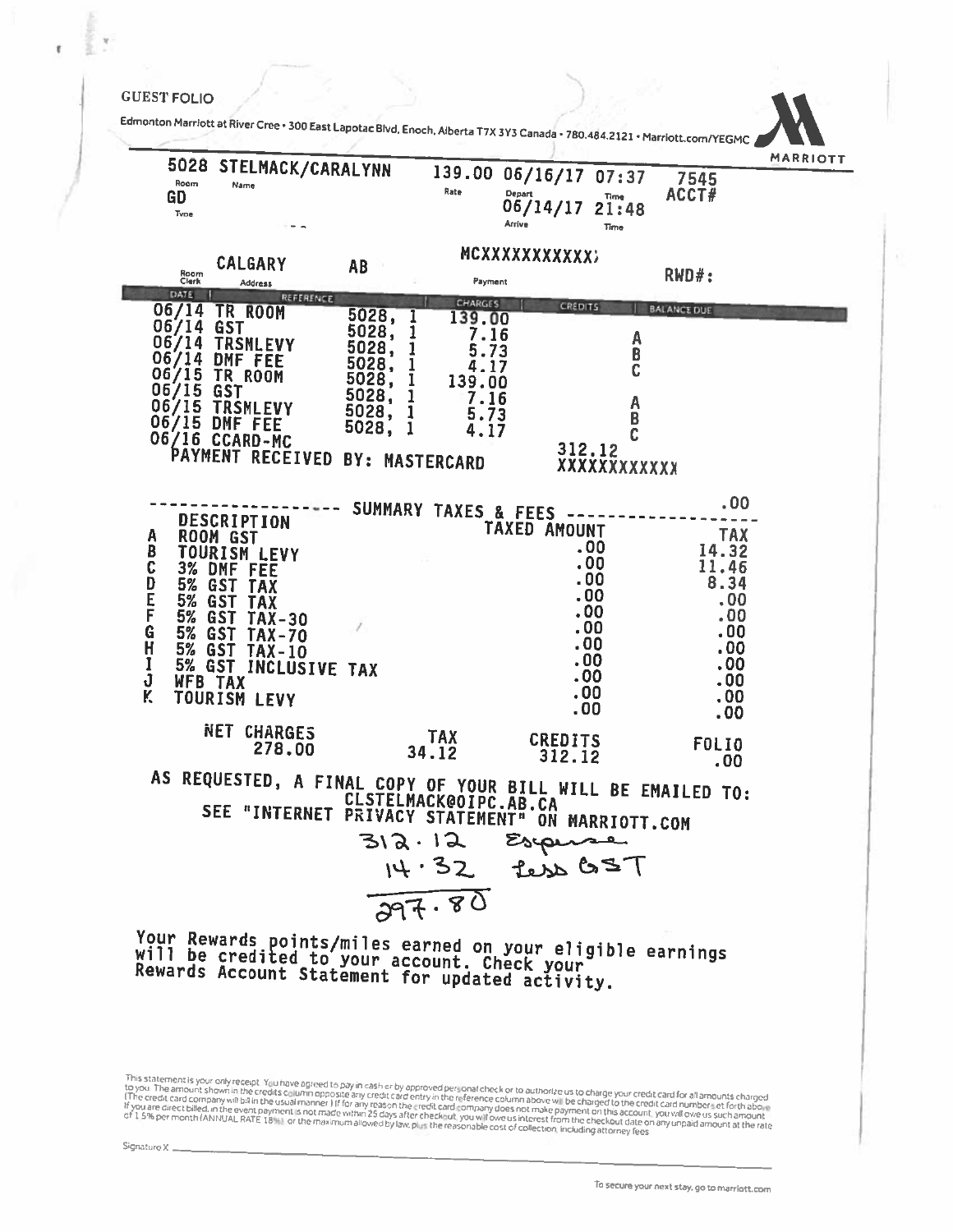$\label{thm:main} The number of words of the boundary.$  Then<br>there even condition of the best and  $M\subset \mathbb{C}$ | \*\*\*FREE JFF11: ON EACL1. #=\* Wendy is Fresh mant:  $\#100.05375$ B 40 #2 B "4F 12-201000 9413901135422-000 HST/39TI (2332904) **TITTEN HOWSTING ALL**  $105/14/2017$ Host: Lydia KARA 11:47,4%  $200 +$ Order Type: DINE IN PAIR 2 Taco Salad Halt てんたい Sour Crean Sr Crm & Chive Potent 1020.0 SM Water Total ims 3  $6.99$  $0:35$ GST 5% Tax  $7.34$ DINE IN TOTAT Canadian Boiler 1. 7.34 American Dollar 1. i 6.38 Visa #XXXXXXXX  $$7.34$ Auth:003983  $.... (190 - 1000 - 1)$ 

0112-123-586-1.

Food<br>Sens957  $7.34$ + 3.  $4.38$ 



Food  $10.97$ **Seps GST**  $-52$  $10.45$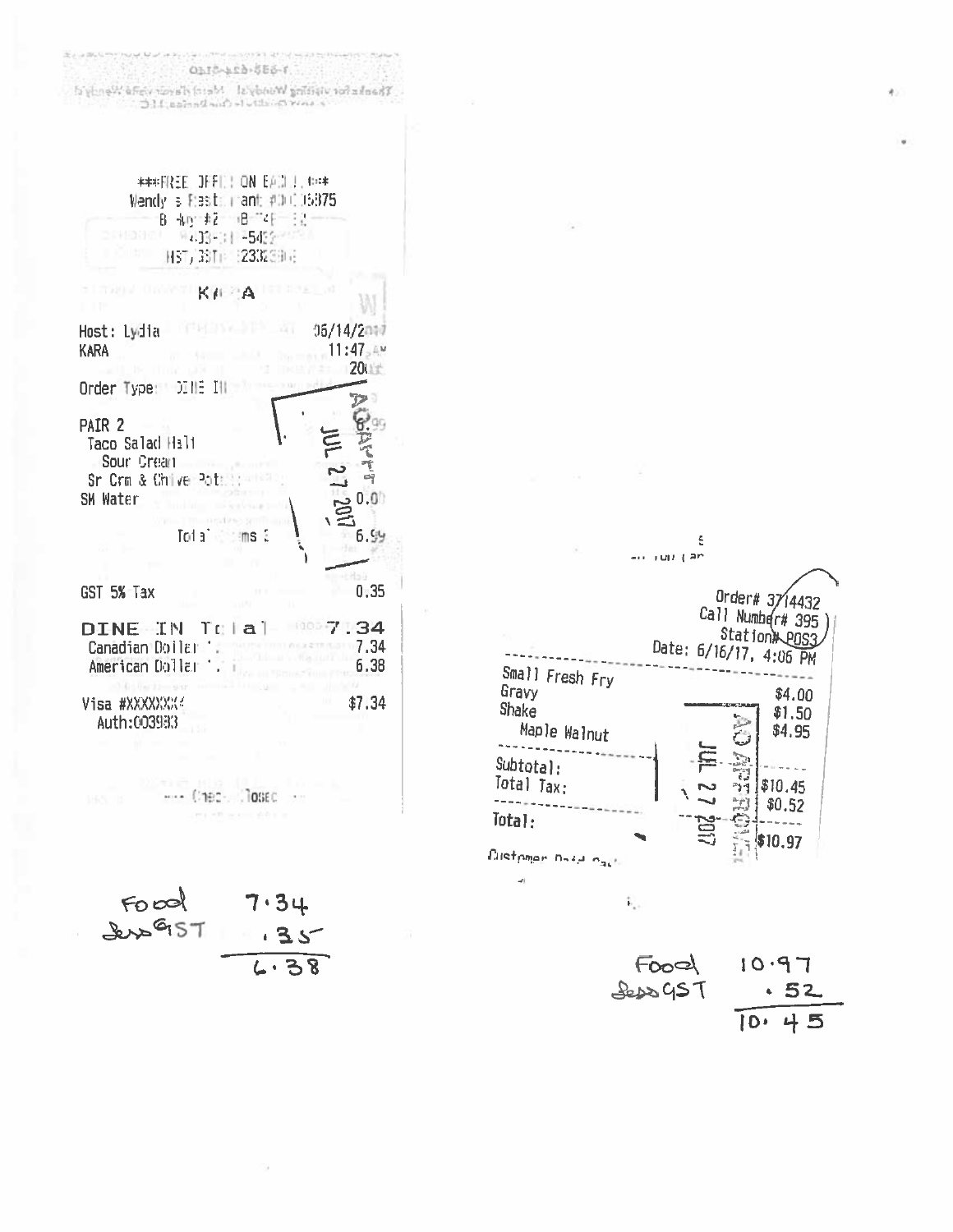298391 COSTCO #1112 7259 Winterburn RD W. Edmonton **T5T4K2** MEMBER# **TYPE: PURCHASE** ACCT: MasterCard IS YOUR RECEIPT THIS IS YOUR RECEIPT THIS IS YOUR RECEIPT THIS IS YOUR RECEIPT PUMP: THIS I 15 **GRADE:** Unleaded **CITY OF EDMONTON**  $L:$ 52.418 Terminal: 3004  $$/L:$  $$0.859$ **Zone: 3010 Plate: L75396 FUEL SALE:**  $$45.03$ 99 AVE From 108 ST to 109 ST North Side CARD NUMBER:  $3.31$ Valid through: \*\*\*\*\*\*\*\*\*\*\*\* **WEDNESDAY 14 JUN 17** 5:14 PM DATE: 06/16/2017 TIME:  $07:50$ Amount Paid: \$3.00 (GST incl.) Auth No: 182350 REFEDENCE. Start Time: 6/14/2017 4:23 PM Receipt No: 3678 Tm: 94508aa9192eadd8 **ENTER DE RESTE** c IS YOUR RECEIPT THIS IS YOUR RECEIPT THIS IS YOUR RECEIPT THIS I THIS IS YOUR RECEIPT **AUTH#:** 894821 TRANSACTION#: 32063 S IS YOUR RECEIPT THIS IS YOUR RECEIPT THIS IS YOUR RECEIPT THIS IS YOUR RECEIPT **THIS** MasterCard **CITY OF EDMONTON** Terminal: 3004 **E800** Zone: 3010 **Plate: L75396** GST INCLUDED = 99 AVE From 108 ST to 109 ST North Side  $$2.14$ GST #121476329 Valid through: €ij **WEDNESDAY 14 JUN 17 VERIFIED BY PIN** 4:19 PM Amount Paid; \$7.00 (GST incl.) Auth No: 161935 Start Time: 6/14/2017 2:19 PM Receipt No: 3676 Tm: 52809a82b8915064 \*\*\*\*\*\*\*\*\*\* 01 APPROUED-THANK YOU 027 THIS IS YOUR RECEIPT IS IS YOUR RECEIPT THIS IS YOUR RECEIPT THIS IS YOUR RECEIPT THIS.  $-$  IMPORTANT  $-$ **RETAIN THIS COPY**  $GST$ FOR YOUR RECORDS

WE APPRECIATE VOUE COSTOO **NENBERSHIPS** 

 $6a5$ <br> $3a5$ <br> $75.03$ <br> $71.8$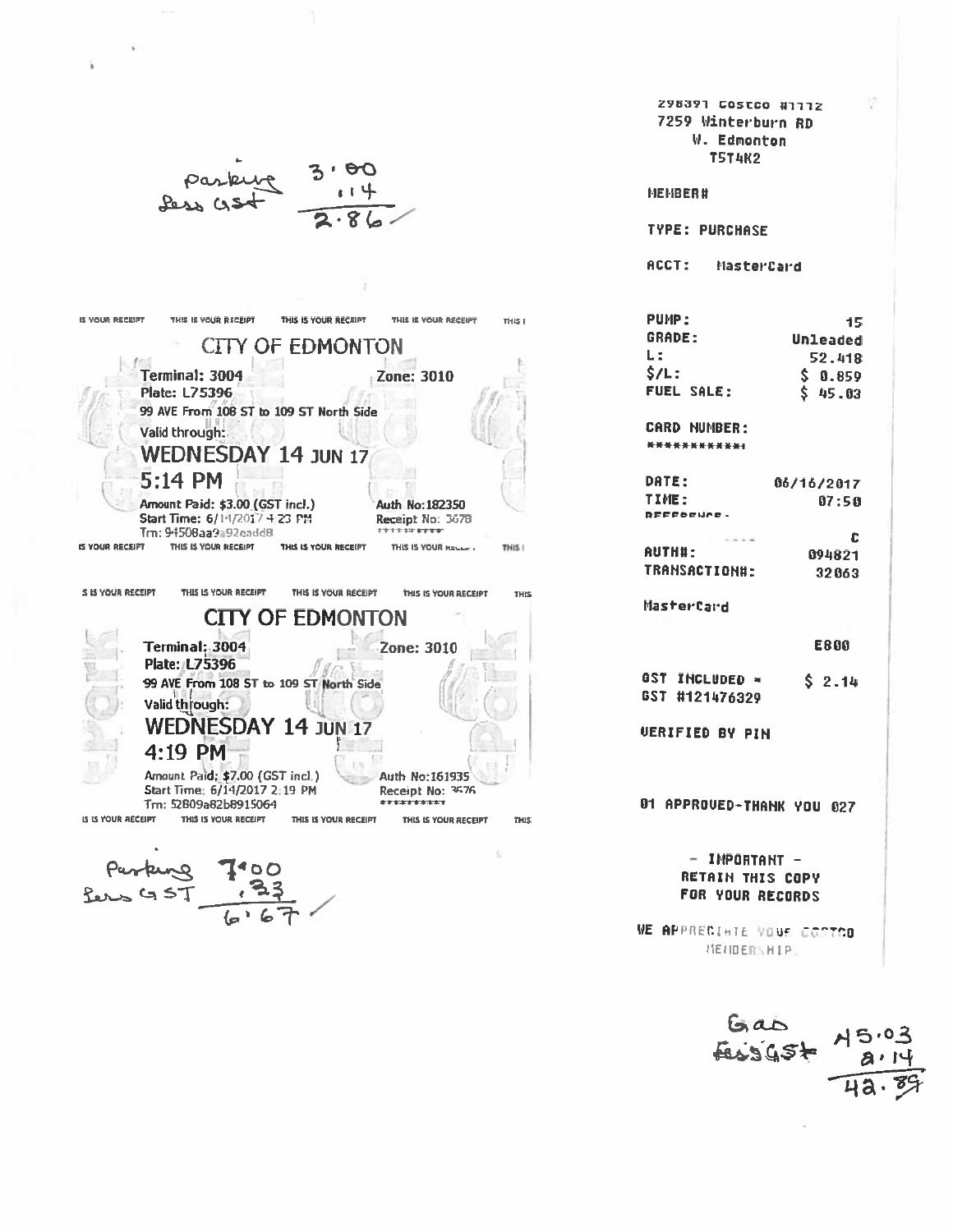#### Office of the Information and Privacy Commissioner of Alberta Cara-Lynn Stelmack, Director- Mediation & Investigation Expenses Processed August 1,2017 -September 30, 2017

## Travel Expenses

| <b>Date Expenses</b><br><b>Incurred</b> | <b>Destination</b> | <b>Description/Rationale</b>             | <b>Transportation</b> | <b>Accommodation</b> | Per Diems<br>(no receipts) | <b>Meals</b><br>(with<br>receipt |       | Other <sup>®</sup> |      | <b>Total</b> |  |
|-----------------------------------------|--------------------|------------------------------------------|-----------------------|----------------------|----------------------------|----------------------------------|-------|--------------------|------|--------------|--|
| <b>Sept 12-13</b>                       | Edmonton, AB       | Travelled to Edmonton for staff meeting  | 139.04                | 159.61               | 18.05                      |                                  | 11.00 |                    | 9.52 | 337.22       |  |
| Sept <sub>13</sub>                      | Edmonton, AB       | Taxi-attended FOIP Coordinator's meeting |                       |                      |                            |                                  |       |                    | 5.90 | 5.90         |  |
| <b>Total</b>                            |                    |                                          | 139.04                | 159.61               | 18.05                      |                                  | 11.00 | 15.42              |      | 343.12       |  |

1Transportation includes: airfare, mileage, rental vehicle, Red Arrow

<sup>2</sup> Where receipts are not provided, Government of Alberta approved per diem meal rates and daily incidental rates are claimed.

<sup>3</sup> "Other" includes taxis, parking, telephone long distance and other sundry travel costs supported by receipts.

**Hospitality/Working Session Expenses** 

| <b>CONTRACTOR</b><br><b>Date Expenses</b><br>Incurred | ________<br><b>Description/Rationale</b><br>---------- | <b>Hospitality</b> | <b>Working</b><br><b>Session</b> | <b>Totat</b> |
|-------------------------------------------------------|--------------------------------------------------------|--------------------|----------------------------------|--------------|
| <b>Total</b>                                          |                                                        |                    |                                  |              |
| <b>Total Expenses</b>                                 |                                                        |                    |                                  | 343.12       |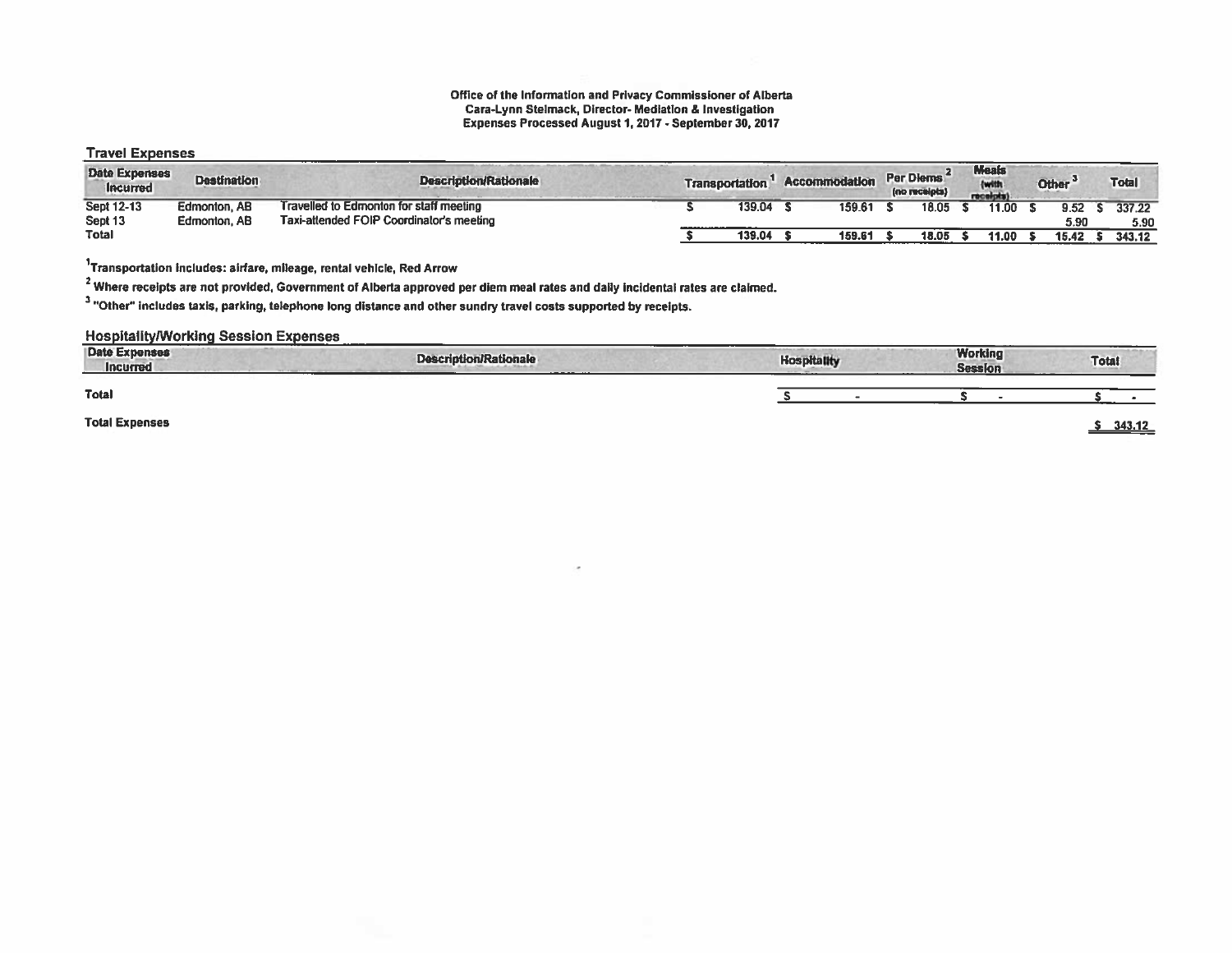## EDMCAL 14:00 YYC

a

mins)

| EDMCAL 14:00 YYC                           | $3 \text{ hrs} 50 \text{ mins}$ | Corporate 1 1 | $$69.52$ $$69.52$ |  |
|--------------------------------------------|---------------------------------|---------------|-------------------|--|
| Assigned to: 10A                           |                                 |               |                   |  |
| Departs Edmonton (EDMTO / ETO 10014        |                                 |               |                   |  |
| 104 St) at 14:00 on 2017-09-13.            |                                 |               |                   |  |
| Arrives Calgary (CGYNORTH / CNS 304        |                                 |               |                   |  |
| 35 Ave NE) at 17:50 on 2017-09-13. (3 hrs. |                                 |               |                   |  |
| $50 \text{ mins}$                          |                                 |               |                   |  |

|                   |                                                                         |                              |               | <b>Base Price:</b>                  | \$139.04 |
|-------------------|-------------------------------------------------------------------------|------------------------------|---------------|-------------------------------------|----------|
|                   | <b>Payments Received</b>                                                |                              |               | Discounts:                          | \$0.00   |
| <b>DATE</b>       | <b>GUEST</b>                                                            | <b>REFERENCE</b>             | <b>AMOUNT</b> | <b>Service</b><br><b>Charges:</b>   | \$0.00   |
| $2017 -$<br>09-06 | <b>OFFICE OF</b><br><b>INFORMATION &amp;</b><br><b>PRIVACY (106908)</b> | <b>MasterCard</b><br>******* | \$<br>139.04  | Invoice<br><b>Total:</b>            | \$139.04 |
|                   | <b>Stelmack</b>                                                         |                              |               | <b>Payments</b><br><b>Received:</b> | \$139.04 |
|                   |                                                                         | H39.                         |               | <b>Balance Due:</b>                 | \$0.00   |

## PLEASE NOTE THAT <sup>A</sup> PAPER TICKET IS NOT REQUIRED FOR CHECK-IN.

TERMS: DUE UPON RECEIPT CST# 8N139981476 Please note that the maximum luggage allowance per person is <sup>4</sup> <sup>p</sup>ieces including carry on bags, and stowed luggage underneath the coach. Carry on bags include purses, backpacks and laptop bags. Additional luggage will incur additional fees. If you wish to time change, date change, or cancel for a full refund - 30 minutes notice prior to A.M departures; <sup>3</sup> hours notice prior to P.M. departures must be <sup>g</sup>iven. December15- January <sup>5</sup> to cancel or make any changes to <sup>a</sup> reservation we require <sup>21</sup> hours notice. Failure to provide proper notice makes the trip non refundable & will result in an additional change fee for a date / time change. Failure to arrive on time or no showing for your departure will result in forfeit of full fare unless rebooked within <sup>30</sup> days for <sup>a</sup> change fee. \*\*Red Arrow will not be responsible for the loss of or damage to checked luggage in excess of stated maximum liability. In addition, Red Arrow does not accept liability to loss of or damage to unchecked baggage carried on board. For the full policy, please visit www.redarrow.ca or view the policy posted on our information boards at our Ticket Offices\*\* \*\*Red Arrow reserves the right to check I.D. or perform carry-on baggage checks at any time\*\* Corporate Billing Accounts - Please pay off your monthly statement & not individual invoices.

If you wish to diange or cancel your hooking, <sup>p</sup>lease contact <sup>a</sup> Passenger Experience Representative at 1-800-232-1958.

Thank you for booking with Red Arrow Motorcoach. We appreciate your business!

Our Core Values: Safety I Customer Service | Resourcefulness | Integrity | Positive Attitude | Team Work | Loyalty | Accountability Respect Dedication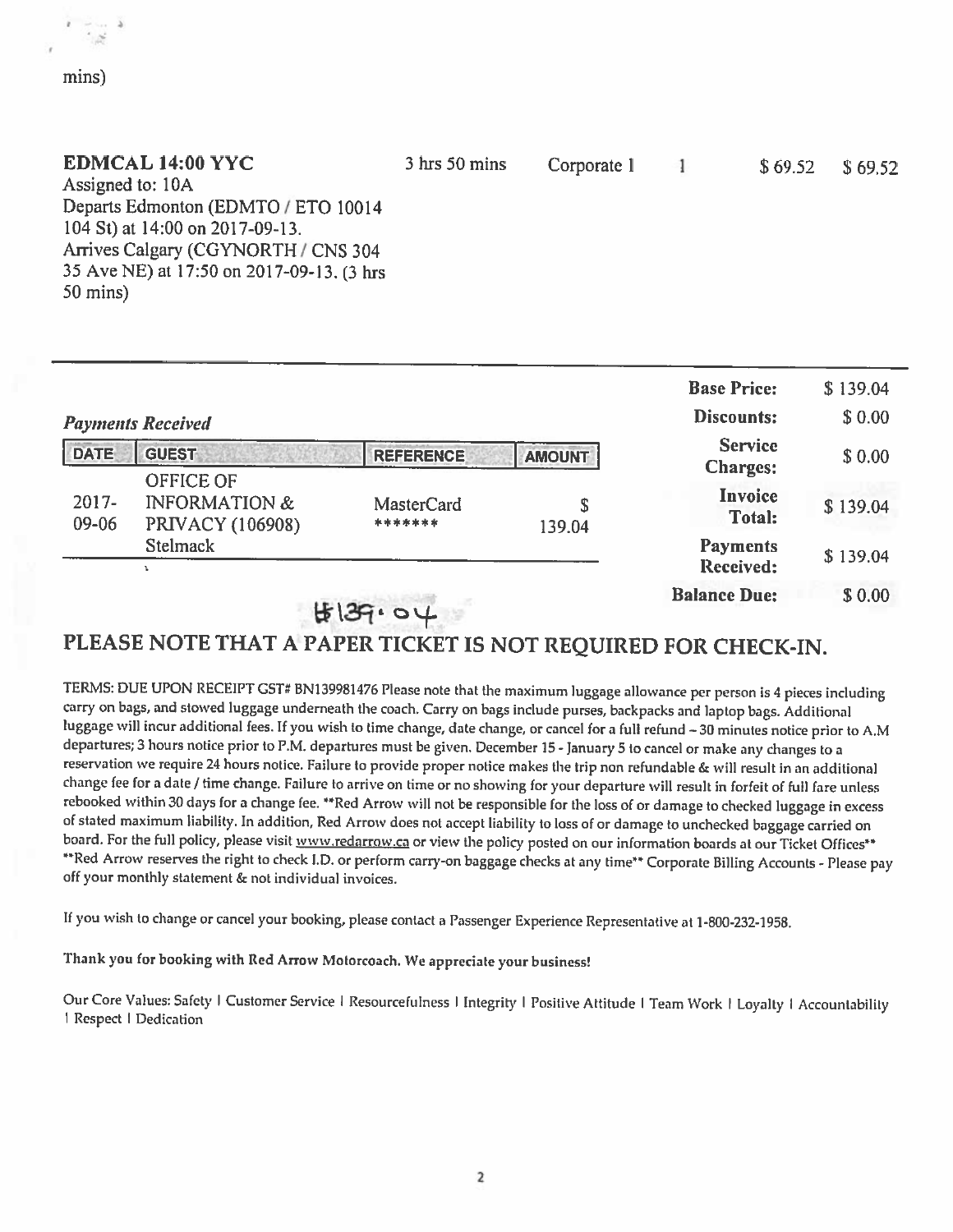## Audrey Palmer

From: Cara-Lynn Stelmack

<sup>I</sup> am just preparing the expense report so you will also get all my receipts attached to that.

From: Red Arrow Reservations [mailto:itinerary@redarrow.ca] Sent: September 7, 2017 8:44 AM To: Cara-Lynn Stelmack Subject: Red Arrow Itinerary/Receipt

OFFICE OF INFORMATION & PRIVACY (106908) *You can reach us at:*<br>410, 9925 - 109th STREET 410, 9925 - 10926 - 10926 - 10926 - 10926 - 10936 - 10936 - 10936 - 10936 - 10936 - 10936 - 10936 - 10936 - 10936 - 10936 - 10936 - 10936 - 10936 - 10936 - 10936 - 10936 - 10936 - 10936 - 10936 - 10936 - 10936 - 10936 - 10 Attn: AUDREY PARKER

| ORDER#  | <b>ORDERED</b> | CUSTOMER# P.O. | <b>GROUP</b><br><b>NAME</b> |                       | <b>I DEPARTING RETURNING "</b> | <b>SALES</b><br><b>REP</b> | <b>SALES</b><br><b>AGENT</b> |
|---------|----------------|----------------|-----------------------------|-----------------------|--------------------------------|----------------------------|------------------------------|
| 1699555 | 2017-09-<br>06 |                |                             | 2017-09-12 2017-09-13 |                                |                            | Website<br>Jser              |

Travellers:

Stelmack/Cara-Lynn

| <b>PRODUCT DESCRIPTION</b>                                                                                                                                                                             | <b>DURATION</b> | <b>OCCUPANCY</b> | QTY | <b>PRICE/UNIT</b> | <b>BILLED</b> |
|--------------------------------------------------------------------------------------------------------------------------------------------------------------------------------------------------------|-----------------|------------------|-----|-------------------|---------------|
| <b>CEEXP 06:00</b><br>Assigned to: 02A<br>Departs Calgary (CGYNORTH / CNS 304<br>35 Ave NE) at 06:15 on 2017-09-12.<br>Arrives Edmonton (EDMTO / ETO 10014<br>104 St) at 09:20 on 2017-09-12. (3 hrs 5 | 3 hrs 5 mins    | Corporate 1      |     | \$69.52           | \$69.52       |

2017-09-07

 $\overline{\phantom{a}}$ 

Sent: September-18-17 3:57 PM To: Audrey Palmer Subject: FW: Red Arrow Itinerary/Receipt

INVOICE

I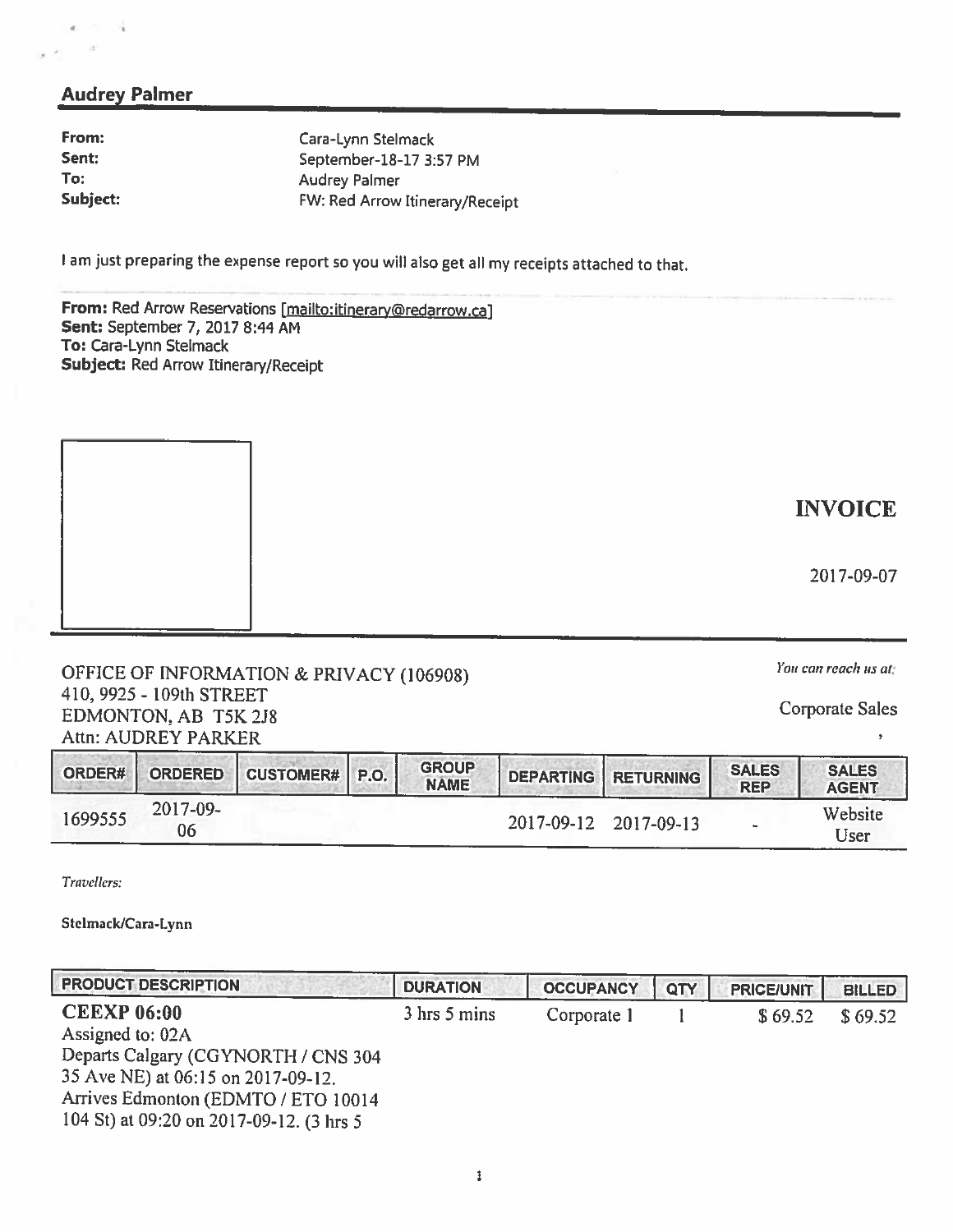LMATRIX rIOT EL

| Ms. Cara-Lynn Stelmack<br>2460 801 6th Ave, SW | Room Number:<br>Arrival Date: | 0301<br>$09 - 12 - 17$ |
|------------------------------------------------|-------------------------------|------------------------|
| Calgary AB t2p 3w2<br>Canada                   | Departure Date:               | $09 - 13 - 17$         |
|                                                | Page No:                      | l of l                 |

09-13-17

## INFORMATION INVOICE

Folio No: 292555

|                |                                |                |                | $U2 - 13 - 11$ |
|----------------|--------------------------------|----------------|----------------|----------------|
| <b>Date</b>    | <b>Description</b>             |                | <b>Charges</b> | <b>Credits</b> |
| $09 - 12 - 17$ | Room Revenue                   |                | 149.00         |                |
| $09 - 12 - 17$ | Destination Marketing Fee - 3% |                | 4.47           |                |
| $09 - 12 - 17$ | Tourism Levy - 4%              |                | 6.14           |                |
| $09-12-17$     | Room GST - 5%                  |                | 7.67           |                |
| $09-13-17$     | F&B Mastercard                 |                |                | 167.28         |
|                |                                | <b>Total</b>   | 167.28         | 167.28         |
|                |                                | <b>Balance</b> | 0.00           |                |

7. '7 ا ما ۱59۱

To Edmander for meetings.

Signature:\_\_\_\_\_\_\_\_\_\_\_\_\_\_\_\_\_\_\_\_\_\_\_\_\_\_\_\_\_\_\_\_\_\_\_\_\_\_\_\_\_\_\_\_\_\_\_\_\_\_\_\_\_\_\_\_\_ that the indicated person, company or association fails to pay for any part or the full amount of these charges. G.S.T. #105631154 RT 0008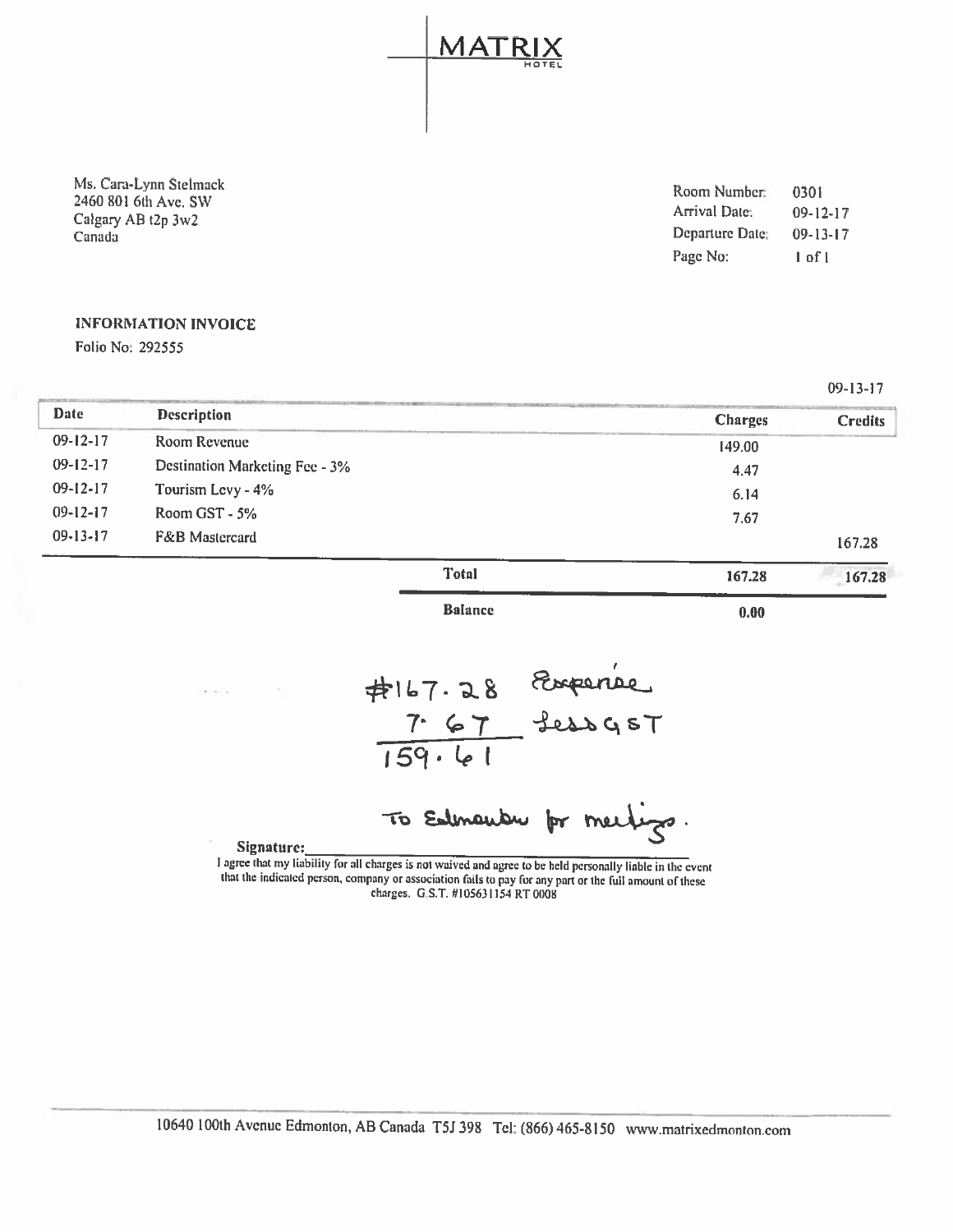hunch Sept 13/17

| Hoang Long Casual Fare<br>10035-109 Street<br>Edmonton, AB T5J 1M1<br>GST# 837477934RT0001<br>Table Q#2<br>rans #: 173594<br>/13/2017 12:32 PM | Serv: Manager<br># Cust:1 |
|------------------------------------------------------------------------------------------------------------------------------------------------|---------------------------|
| Quan<br><b>Descript</b>                                                                                                                        | Cost                      |
| 1 Vermicelli Bowl<br>1 >Spring Roll                                                                                                            | \$10,00<br>\$1.00         |
| Net Total: \$11.00<br>GST                                                                                                                      | ----<br>\$0.55            |
| TOTAL: \$11.55<br>Amount Due: \$1<br>ood: \$11.00                                                                                              | ==========<br>1.55        |

37

 $#11.55$  Experience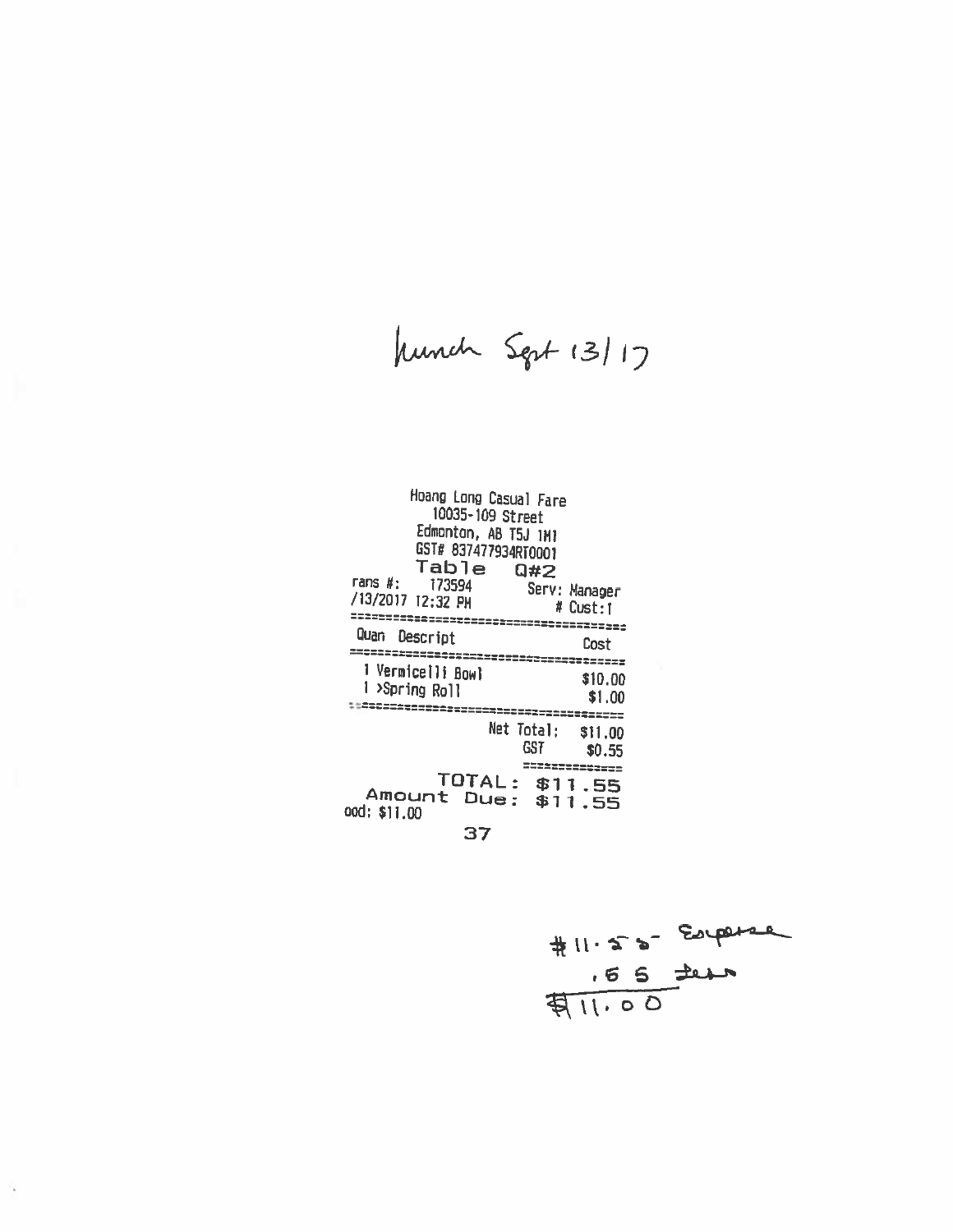## Cara-Lynn Stelmack

From: Sent: Ta: Subject: Red Arrow Reservations <itinerary@redarrow.ca> September 14, 2017 9:10 AM Cara-Lynn Stelmack Red Arrow Itinerary/Receipt



INVOICE

20 17-09-14

 $\ddot{\phantom{a}}$ 

You can reach us at:

CARA LYNN STELMACK **EXAMPLE ARRAIGHT ARRAIGHT AT A CONSTANT A** Red Arrow - CNS Central Reservations: 1-800- 232-1958 sales@redarrow.ca

|         |          | ORDER#   ORDERED   CUSTOMER#   P.O. | <b>GROUP</b><br><b>NAME</b> | <b>DEPARTING   RETURNING</b> | <b>SALES</b><br><b>REP</b> | <b>SALES</b><br><b>AGENT</b> |
|---------|----------|-------------------------------------|-----------------------------|------------------------------|----------------------------|------------------------------|
| 1701384 | 2017-09- |                                     |                             | 2017-09-12 2017-09-13        |                            | <b>CHANTAL</b>               |

Travellers:

STELMACK)CARA LYNN

| <b>PRODUCT DESCRIPTION</b>                              | <b>DURATION</b> | <b>OCCUPANCY</b> | <b>QTY</b> | <b>PRICE/UNIT</b> | <b>BILLED</b> |
|---------------------------------------------------------|-----------------|------------------|------------|-------------------|---------------|
| Parking Per Day<br>2017-09-12 until 2017-09-13 (2 days) | 2 days          | Per Day Parking  |            | \$9.52            | \$10.00       |

|             |                          |                   |               | <b>Base Price:</b>                | \$9.52  |
|-------------|--------------------------|-------------------|---------------|-----------------------------------|---------|
|             |                          |                   |               | <b>Discounts:</b>                 | \$0.00  |
|             | <b>Payments Received</b> |                   |               | <b>Service</b><br><b>Charges:</b> | \$0.00  |
| <b>DATE</b> | <b>GUEST</b>             | <b>REFERENCE</b>  | <b>AMOUNT</b> |                                   |         |
| $2017 -$    | customer: CARA           | <b>MasterCard</b> |               | GST:                              | \$0.48  |
| $09 - 12$   | <b>LYNN STELMACK</b>     | ********          | \$10.00       | Invoice<br>Total:                 | \$10.00 |
|             |                          | 10.00             | Eocpenses     | <b>Payments</b><br>Received:      | \$10.00 |
|             |                          | .48               | aput<br>QST   |                                   |         |

$$
\frac{70}{9.52}
$$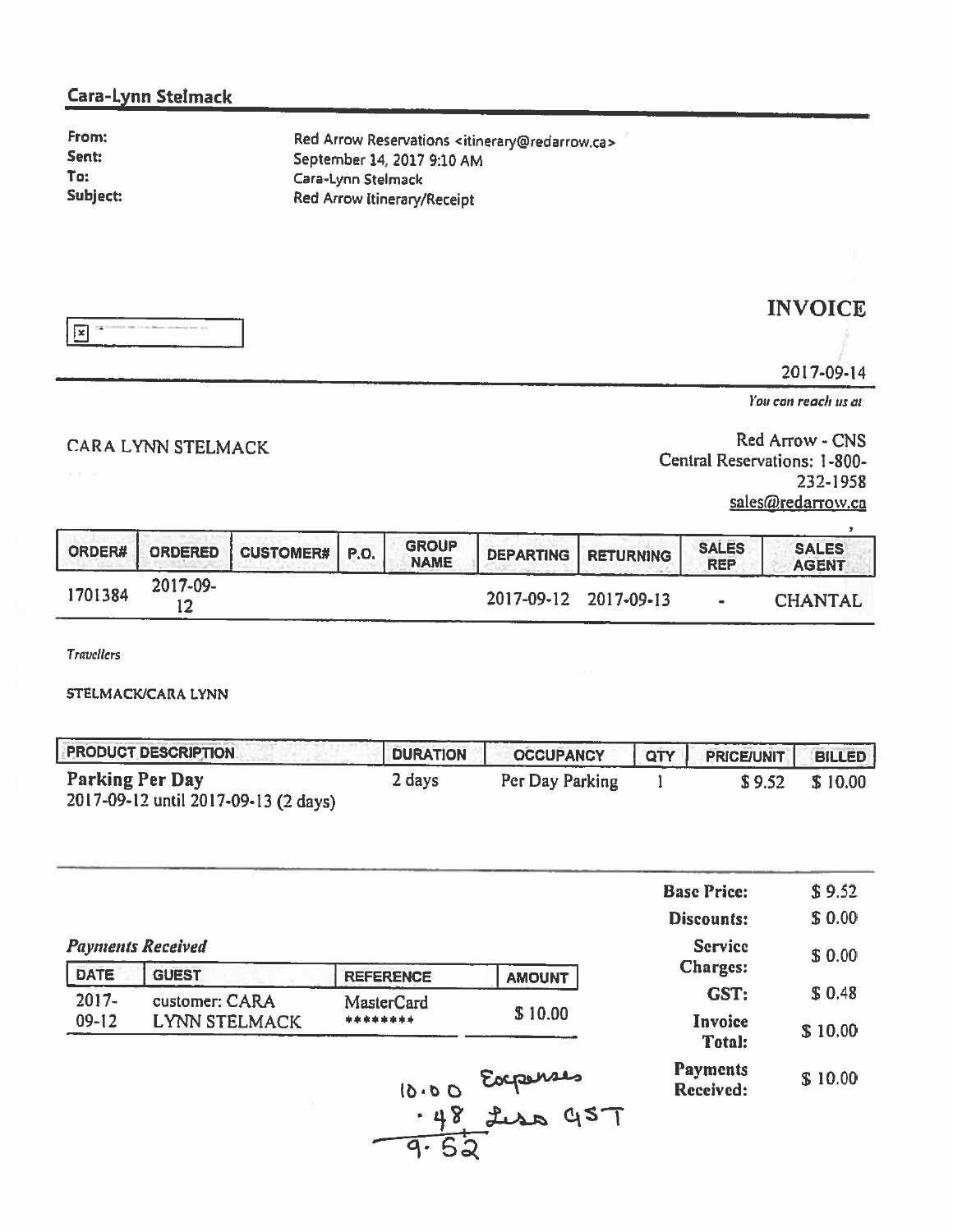

 $\label{eq:2.1} \mu^{\frac{1-\alpha}{2}}\int_0^\infty e^{-\frac{1}{2}x}$ 

 $46.20 - 5.80$ <br> $-30$  Ress GSt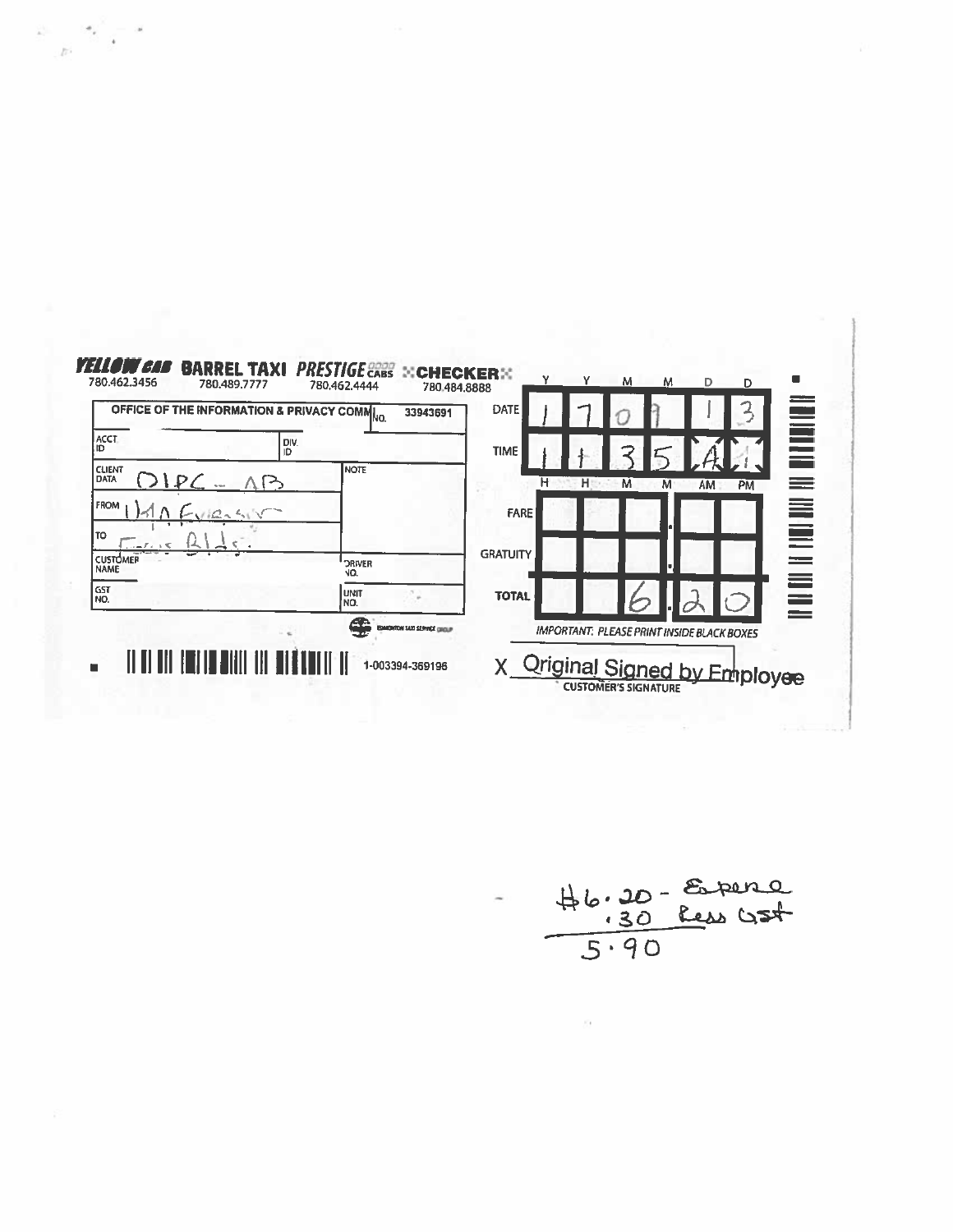#### Office of the Information and Privacy Commissioner of Alberta Cara-Lynn Stelmack, Director- Mediation & Investigation Expenses Processed October 1,2017 - November 30. 2017

## Travel Expenses

| <b>Date Expenses</b><br><b>Incurred</b> | <b>Destination</b>           | <b>Description/Rationale</b>                                                                              | <b>Transportation</b> |        | <b>Accommodation</b> | Per Diems<br>(no receipts) | <b>Meals</b><br><b>Iwith</b><br>receipts: | Other <sup>'</sup> | <b>Total</b>    |
|-----------------------------------------|------------------------------|-----------------------------------------------------------------------------------------------------------|-----------------------|--------|----------------------|----------------------------|-------------------------------------------|--------------------|-----------------|
| Oct 19-20<br><b>Oct 20</b>              | Edmonton, AB<br>Edmonton, AB | Travelled to Edmonton for Schools FOIP Network meeting<br>Taxi-attended school FOIP Coordinator's meeting |                       | 139.04 | 148.90               | 48.86                      |                                           | 38.10              | 336.80<br>38.10 |
| <b>Nov 11</b><br><b>Total</b>           | Edmonton, AB                 | Taxi-attended course at the University of Alberta                                                         |                       | 139.04 | 148.90               | 48.86                      |                                           | 15.38<br>38.10     | 15.38<br>374.90 |

 $^{1}$ Transportation includes: airfare, mileage, rental vehicle, Red Arrow

<sup>2</sup> Where recelpts are not provided, Government of Alberta approved per diem meal rates and daily incidental rates are claimed.

<sup>3</sup> "Other" includes taxis, parking, telephone long distance and other sundry travel costs supported by receipts.

## **Hospitality/Working Session Expenses**

| <b>CONTRACTOR</b> CONTRACTOR<br><b>Date Expenses</b><br><b>Incurred</b> | <b>Description/Rationale</b> | <b>Hospitality</b> | <b>Working</b><br><b>Session</b> | <b>Total</b> |
|-------------------------------------------------------------------------|------------------------------|--------------------|----------------------------------|--------------|
| <b>Total</b>                                                            |                              |                    |                                  |              |
| <b>Total Expenses</b>                                                   |                              |                    |                                  | 374.90       |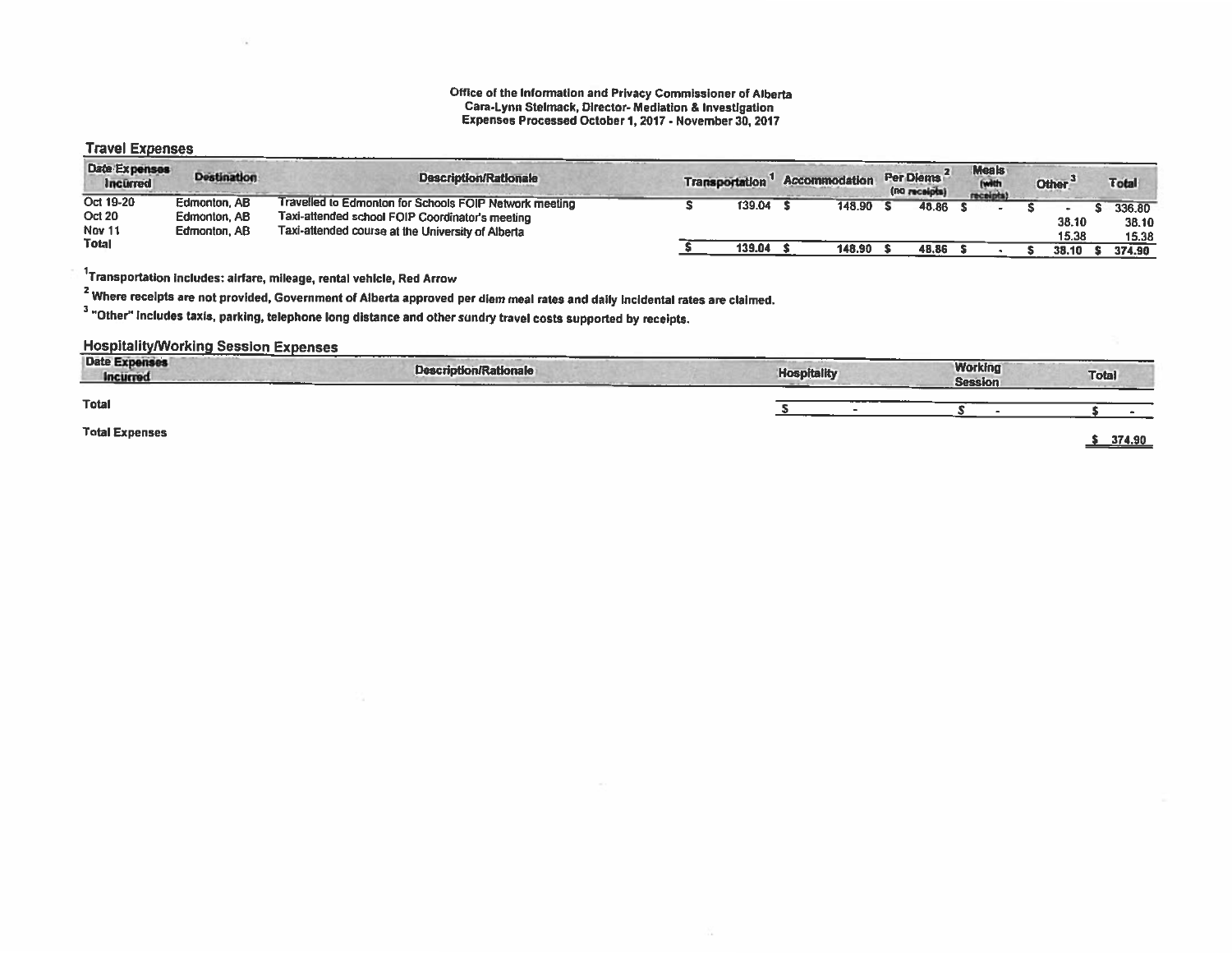## OFFICE OF INFORMATION & PRIVACY (106908) The Contract of the Contract of the Contract of the Contract of the Contract of the Contract of the Contract of the Contract of the Contract of the Contract of the Contract of the C 410, 9925- 109th STREET EDMONTON, AD T5K 2J8 Attn: AUDREY PARKER

| ORDER#  | ORDERED       | CUSTOMER# P.O. | <b>GROUP</b><br>NAME | <b>I DEPARTING RETURNING</b> |                       | <b>SALES</b><br><b>REP</b> | <b>SALE</b><br><b>AGEN</b> |
|---------|---------------|----------------|----------------------|------------------------------|-----------------------|----------------------------|----------------------------|
| 1712090 | $2017 - 10 -$ |                |                      |                              | 2017-10-19 2017-10-20 |                            | Websi<br>User              |

Travellers.

Stelmack/Cara-Lynn

PRODUCT DESCRIPTION **DURATION DURATION COCUPANCY QTY** PRICE/UNIT

CALEDM 08:00 3 hrs 35 mins Corporate 1 1 \$ 69.52 \$ 69 Assigned to: 06A Departs Calgary (CGYNORTH / CNS 304 35 Ave NE) at 08:15 on 2017-10-19. Arrives Edmonton (EDMTO / ETO 10014 104 St) at 11:50 on 2017-10-19. (3 hrs 35 mins)

EDMCAL 14:00 YYC 3 hrs 50 mins Corporate 1 1 \$ 69.52 \$ 69 Assigned to: 09A Departs Edmonton (EDMTO / ETO 10014 — To Edmonton 104 St) at 14:00 on 2017-10-20.<br>104 St) at 14:00 on 2017-10-20.<br>Arrives Calgary (CGYNORTH / CNS 304 — MOLLUS Arrives Calgary (CGYNORTH / CNS 304 35 Ave NE) at 17:50 on 2017-10-20. (3 hrs 50 mins)<br>  $\#$  139 · 04

|             | <b>Payments Received</b>                     | <b>Base Price:</b> | \$139.0       |                                   |         |
|-------------|----------------------------------------------|--------------------|---------------|-----------------------------------|---------|
| <b>DATE</b> | <b>GUEST</b>                                 | <b>REFERENCE</b>   | <b>AMOUNT</b> | Discounts:                        | \$0.0   |
| $2017 -$    | <b>OFFICE OF</b><br><b>INFORMATION &amp;</b> | MasterCard         |               | <b>Service</b><br><b>Charges:</b> | \$0.0   |
| $10-11$     | <b>PRIVACY</b><br><b>Stelmack</b>            | ********           | 139.04        | Invoice<br>Total:                 | \$139.0 |

Corporate S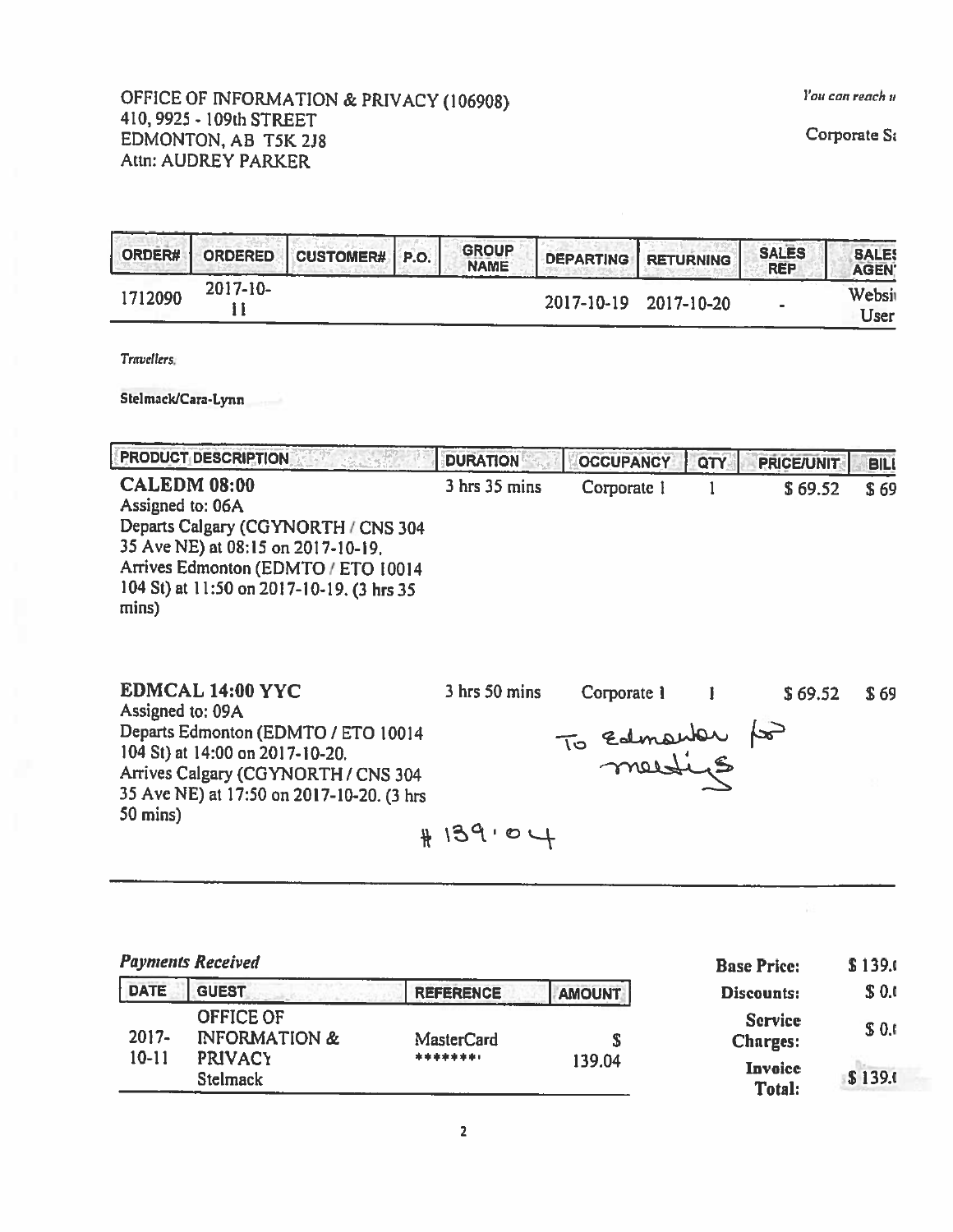

|                                                                                                                                                                                                                                                 |                   |                                                                                                                                                                | <b>Balance</b> | 0.00                                                                                   |                                                                             |
|-------------------------------------------------------------------------------------------------------------------------------------------------------------------------------------------------------------------------------------------------|-------------------|----------------------------------------------------------------------------------------------------------------------------------------------------------------|----------------|----------------------------------------------------------------------------------------|-----------------------------------------------------------------------------|
| Thank you for staying with ust Qualifying points for this stay will automatically be credited to<br>your account. Please tell us about your stay by writing a review here - www.ihg.com/reviews.<br>We look forward to welcoming you back soon. |                   |                                                                                                                                                                | <b>Total</b>   | 148.90                                                                                 | 148.90                                                                      |
| 10-20-17                                                                                                                                                                                                                                        | <b>MasterCard</b> | <b>XXXXXXXXX</b>                                                                                                                                               |                |                                                                                        | 148 90                                                                      |
| 10-19-17                                                                                                                                                                                                                                        | AB Tourism Levy   |                                                                                                                                                                |                | 573                                                                                    |                                                                             |
| 10-19-17                                                                                                                                                                                                                                        | Marketing Fee     |                                                                                                                                                                |                | 4.17                                                                                   |                                                                             |
| 10-19-17                                                                                                                                                                                                                                        | *Accomodation     |                                                                                                                                                                |                | 139.00                                                                                 |                                                                             |
| <b>Date</b>                                                                                                                                                                                                                                     |                   |                                                                                                                                                                | <b>Charges</b> | <b>Credits</b>                                                                         |                                                                             |
| Cara-Lynn Stelmack<br>9925 109 St Nw Suite 410<br><b>Edmonton AB T5K 2J8</b><br>Canada                                                                                                                                                          |                   | Folio No.<br>A/R Number<br>Group Code<br>٠<br>$\ddot{\phantom{1}}$<br>Company<br><b>Government Alberta</b><br>Membership No.<br>$\therefore$ PC<br>Invoice No. |                | Room No.<br>Arrival<br>Departure<br>Conf. No.<br>- 1<br>Rate Code:<br>Page No.<br>- 11 | 305<br>10-19-17<br>$10 - 20 - 17$<br>68000953<br><b>IPHOS</b><br>$1$ of $1$ |

#### Guest Signature:

l have received the goods and / or services in the amount shown heron. I agree that my liability for this bill is not waived and agree to be held<br>personally liable in the event that the indicated person, company, or associ

#148-980

To samantem por meeting

Holiday Inn Express Downtown Edmonton10010 - 104 Street Canada T5J OZ1 Edmonton. AS Telephone: (780) 423-2450 Fax: (780) 426-6090 OGST #878578491 RT0002 <sup>w</sup>hiexdowniown.com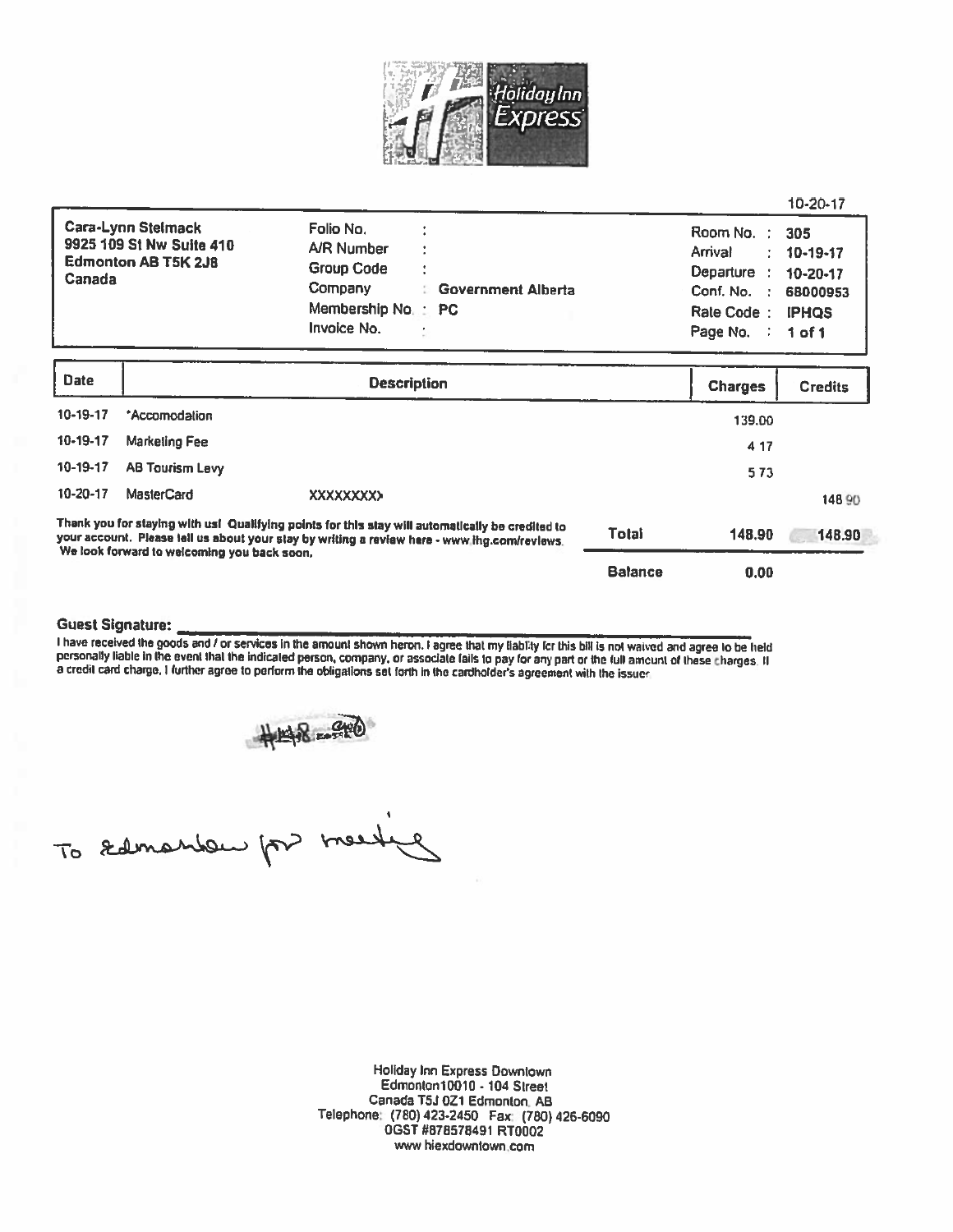GREATER EDMONTON TAX! **SERVICE** 10135 31 AVE NW EDMONTON AB

#### . . . . . . . . . . **CARD**

| <b>CARD TYPE</b> | <b>MASTERCARD</b>       |
|------------------|-------------------------|
| DATE             | 2017/11/26              |
| TIME             | 0527 19:44:24           |
| INVOICE #        | 925191                  |
| RECEIPT NUMBER   |                         |
|                  | C85052585-001-001-299-0 |
|                  |                         |
| <b>PURCHASE</b>  |                         |
| <b>AMOUNT</b>    | S 13.80                 |
| TIP              | \$2.20                  |
| <b>TOTAL</b>     |                         |
|                  |                         |

\$16.00

**MasterCard** At500000041010 DI7FB60B32631256 021000B000-E800 42ID6AC46BEP?"

# **APPROVED**

 $01 - 027$ AUTH# 214424 THANK YOU

CARDHOLDER COPY

IMPORTANT - RETAIN THIS COPY FOR YOUR RECORDS

YELLOW CAB 780.462.3456 BARREL TAXI 780.489.7777 **EDMTAXI.COM** GST 100403070

 $416.00$ <br> $-62$  deep good To assemed course 0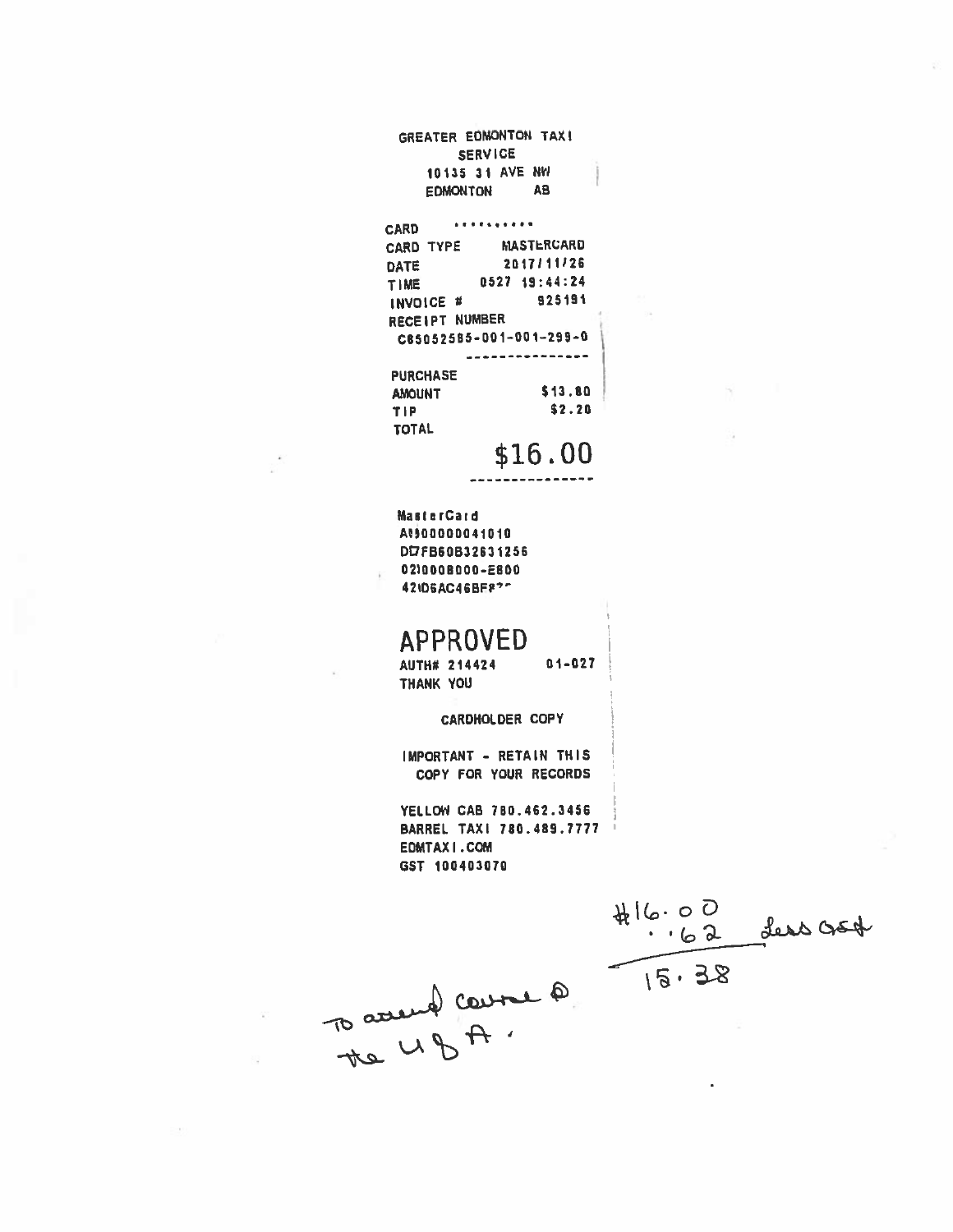

 $F$ 



 $440.00$ <br>1.90 the US+  $38.10$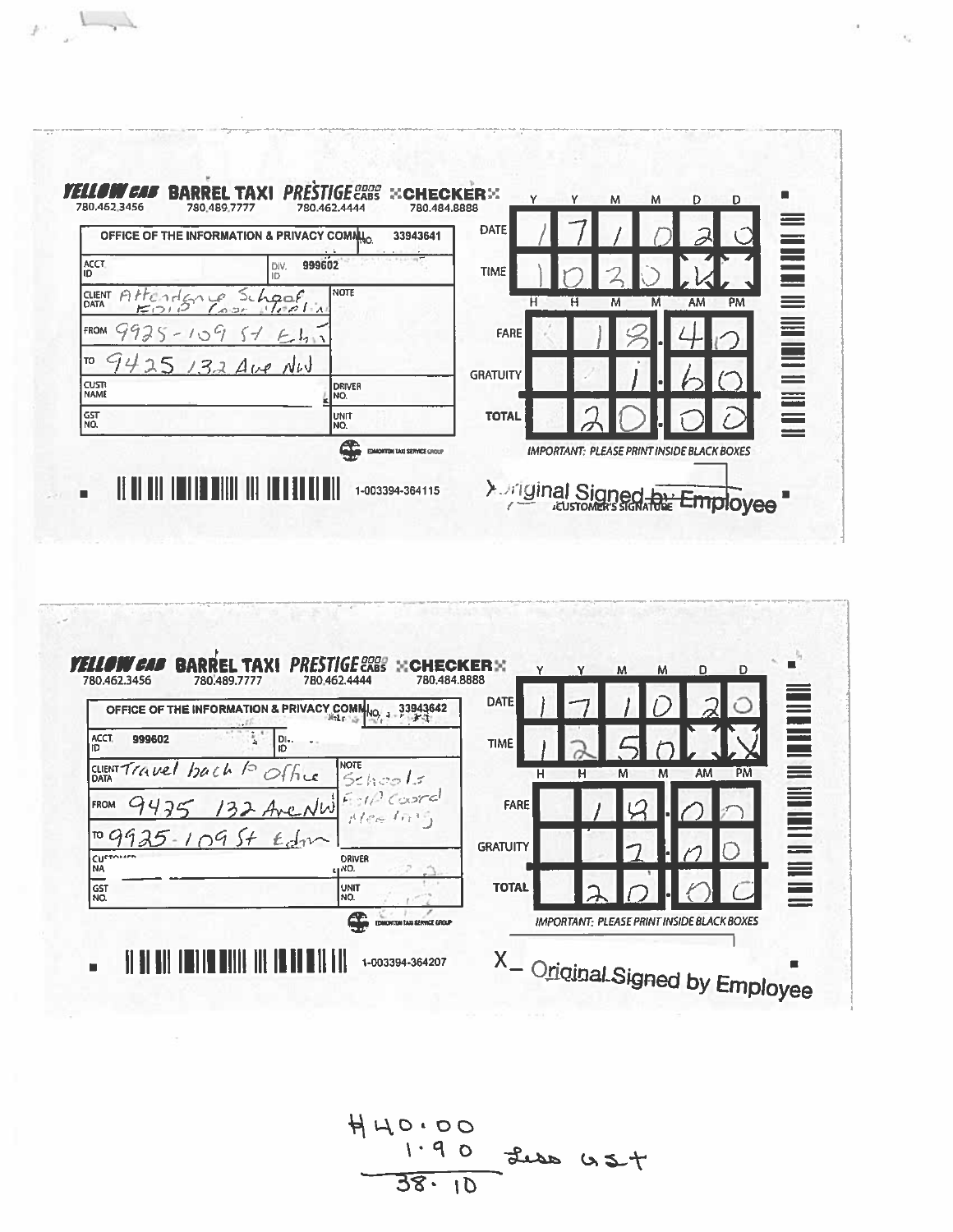Office of the Information and Privacy Commissioner of Alberta Cara-Lynn Stelmack, Director- Mediation & investigation Expenses Processed December 1, 2017 -January 31, 2018

## Travel Expenses

| <b>Date Expenses</b><br><b>Incurred</b> | <b>Destination</b> | <b>Description/Rationale</b>                                     | Transportation | <b>Accommodation</b> | Per Diems<br>(no receipts) | <b>Meals</b><br><b>(with</b><br>receipts. | <b>Other</b> | Total  |
|-----------------------------------------|--------------------|------------------------------------------------------------------|----------------|----------------------|----------------------------|-------------------------------------------|--------------|--------|
| Nov 25-28                               | Edmonton, AB       | Attended Professional Development Course at the University of AB | 139.04         | 297.80               | 53.53                      |                                           | 47.16        | 537.53 |
| Jan 23                                  | Edmonton, AB       | To attend business process meeting with consultant               | 142.86         |                      |                            |                                           |              | 142.86 |
| <b>Total</b>                            |                    |                                                                  | 281.90         | 297.80               | 53.53                      |                                           | 47.16        | 680.39 |

 $1$ Transportation includes: alrfare, mileage, rental vehicle, Red Arrow

<sup>2</sup> Where receipts are not provided, Government of Alberta approved per diem meal rates and daily incidental rates are claimed.

 $\lambda$ 

 $3$  "Other" includes taxis, parking, telephone long distance and other sundry travel costs supported by receipts.

## Hospitality/Working Session Expenses

| <b>Date Expenses</b><br><b>Incurred</b> | <b>Description/Rationale</b> | <b>Hospitality</b> | <b>Working</b><br><b>Session</b> | <b>Total</b> |
|-----------------------------------------|------------------------------|--------------------|----------------------------------|--------------|
| Total                                   |                              |                    |                                  |              |
| <b>Total Expenses</b>                   |                              |                    |                                  | 680.39       |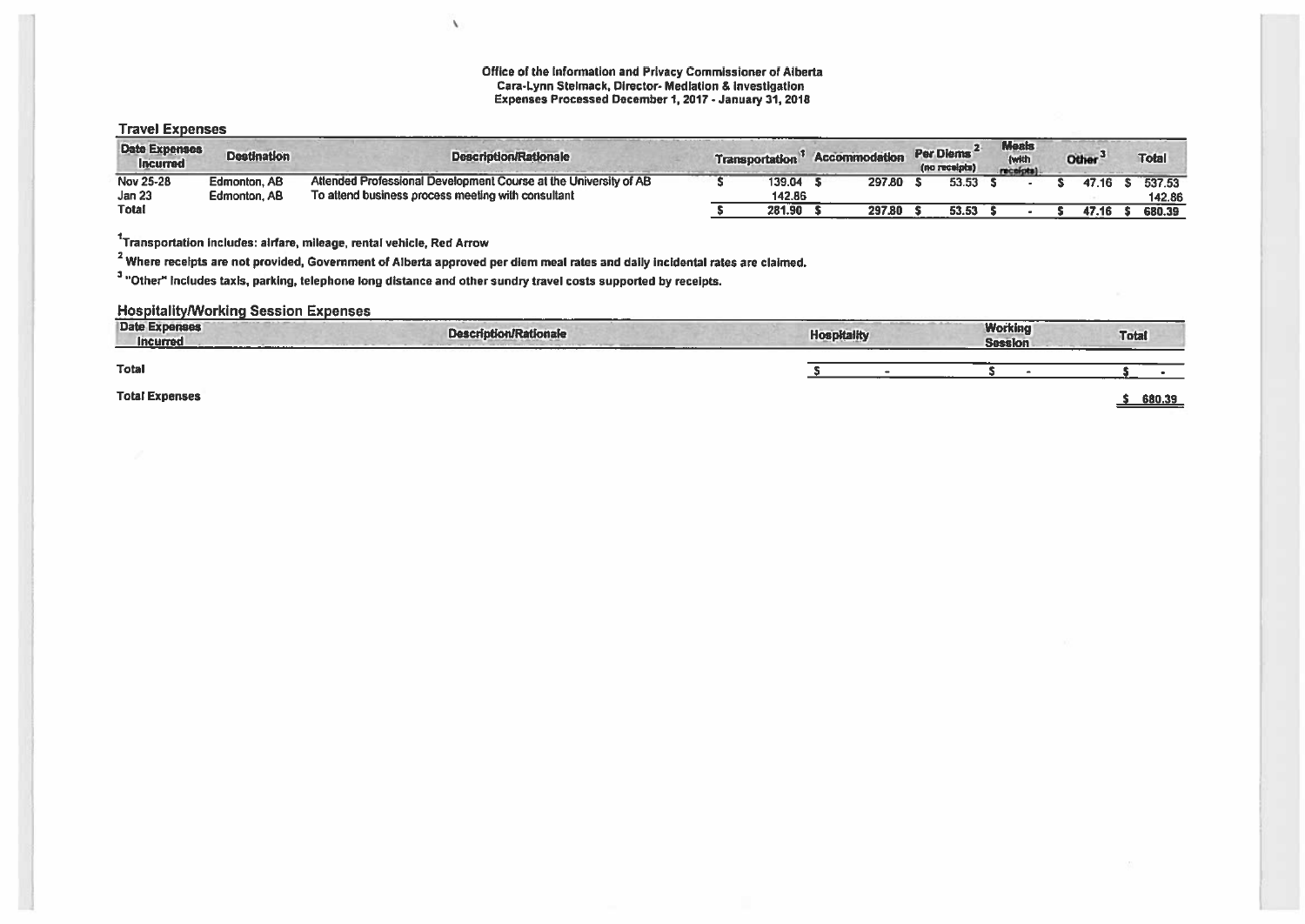## Audrey Palmer

ì

| From:    | Cara-Lynn Stelmack              |
|----------|---------------------------------|
| Sent:    | November-16-17 1:43 PM          |
| To:      | <b>Audrey Palmer</b>            |
| Subject: | FW: Red Arrow Itinerary/Receipt |

This is for my professional development training on November 27-28, <sup>2017</sup> in Edmonton which has been approved.

 $\circ$   $\circ$ 

From: Red Arrow Reservations [mailto:itinerary@redarrow.ca]<br>Sent: November 16, 2017 1:35 PM To: Cara-Lynn Stelmack Subject: Red Arrow Itinerary/Receipt



| You can reach us at                                 |
|-----------------------------------------------------|
|                                                     |
| Corporate Sales                                     |
|                                                     |
| OFFICE OF INFORMATION & PRIVACY (106908)<br>4139.80 |

| Attn: AUDREY PARKER |                     |                       |  | 4139.90                     |  |                       |                            |                              |
|---------------------|---------------------|-----------------------|--|-----------------------------|--|-----------------------|----------------------------|------------------------------|
| ORDER#              | ORDERED             | <b>CUSTOMER#</b> P.O. |  | <b>GROUP</b><br><b>NAME</b> |  | DEPARTING RETURNING   | <b>SALES</b><br><b>REP</b> | <b>SALES</b><br><b>AGENT</b> |
| 1726843             | $2017 - 11 -$<br>16 |                       |  |                             |  | 2017-11-26 2017-11-29 | $\sim$                     | Website<br>User              |

Travellers:

Stelmack/Cara-Iynn

| <b>PRODUCT DESCRIPTION</b>               | <b>DURATION</b> | <b>OCCUPANCY</b> | QTY | <b>PRICE/UNIT</b> | <b>BILLED</b> |
|------------------------------------------|-----------------|------------------|-----|-------------------|---------------|
| <b>CEEXP 16:30</b>                       | 3 hrs 5 mins    | Corporate 1      |     | \$69.52           | \$69.52       |
| Assigned to: 05C                         |                 |                  |     |                   |               |
| Departs Calgary (CALTO / CTO 205 9       |                 |                  |     |                   |               |
| Ave SE) at 16:30 on 2017-11-26.          |                 |                  |     |                   |               |
| Arrives Edmonton (EDMCEDAR / Best        |                 |                  |     |                   |               |
| Western Cedar Park Inn 5116 Gateway      |                 |                  |     |                   |               |
| - Blvd) at 19:35 on 2017-11-26. (3 hrs 5 |                 |                  |     |                   |               |
|                                          |                 |                  |     |                   |               |
|                                          |                 |                  |     |                   |               |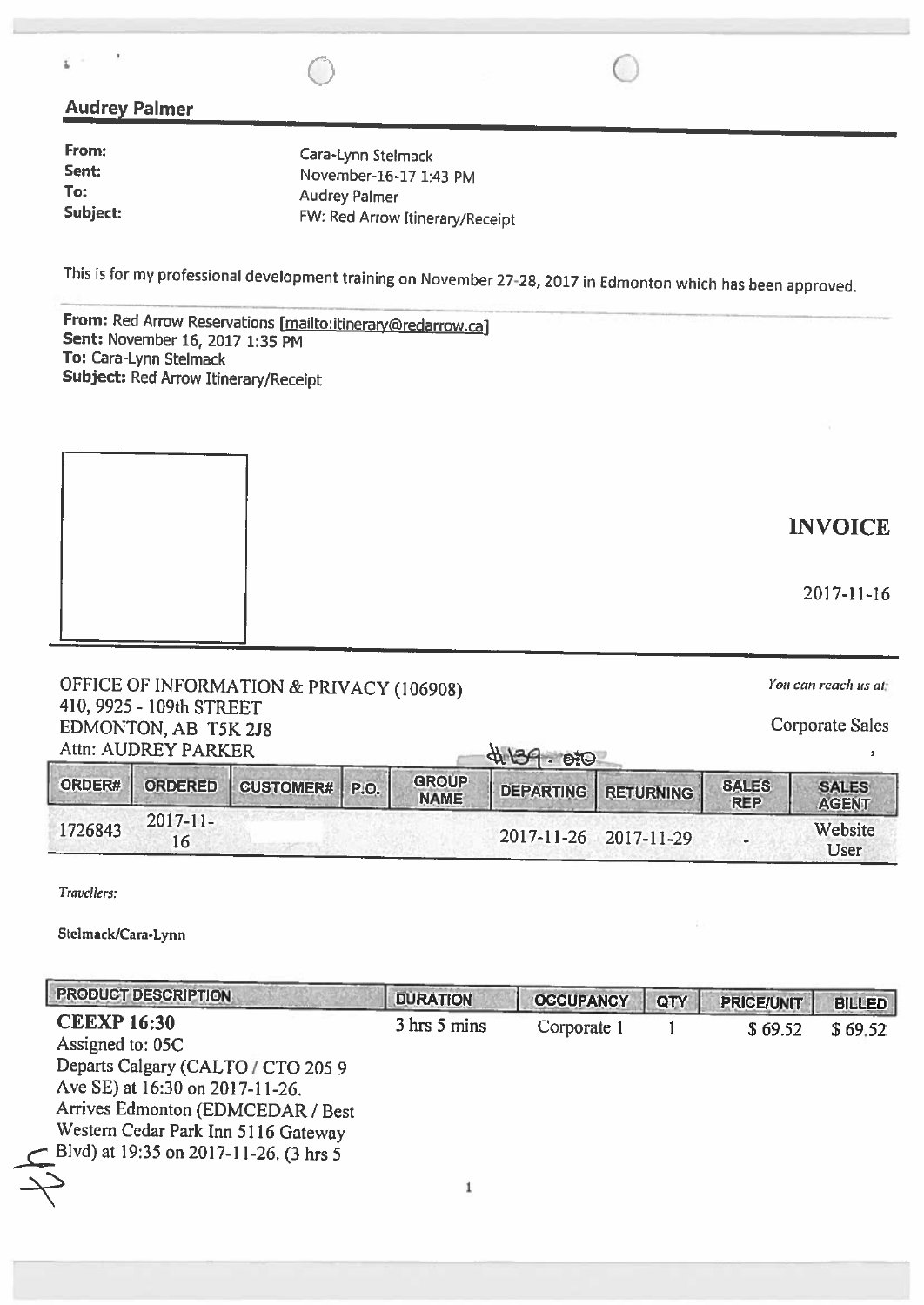| mins)                 |                                                                                                                                                                                                                                         |                             |               |                                   |          |
|-----------------------|-----------------------------------------------------------------------------------------------------------------------------------------------------------------------------------------------------------------------------------------|-----------------------------|---------------|-----------------------------------|----------|
| mins)                 | <b>EDMCAL 18:30</b><br>Assigned to: 05A<br>Departs Edmonton (EDMCEDAR / Best<br>Western Cedar Park Inn 5116 Gateway<br>Blvd) at 18:45 on 2017-11-29.<br>Arrives Calgary (CALTO / CTO 205 9<br>Ave SE) at 22:00 on 2017-11-29. (3 hrs 15 | $3$ hrs $15$ mins           | Corporate 1   | $\mathbf{1}$<br>\$69.52           | \$69.52  |
|                       |                                                                                                                                                                                                                                         |                             |               | <b>Base Price:</b>                | \$139.04 |
|                       | <b>Payments Received</b>                                                                                                                                                                                                                |                             |               | <b>Discounts:</b>                 | \$0.00   |
| <b>DATE</b>           | <b>GUEST</b>                                                                                                                                                                                                                            | <b>REFERENCE</b>            | <b>AMOUNT</b> | <b>Service</b><br><b>Charges:</b> | \$0.00   |
| $2017 -$<br>$11 - 16$ | OFFICE OF<br><b>INFORMATION &amp;</b><br><b>PRIVACY</b>                                                                                                                                                                                 | <b>MasterCard</b><br>****** | \$<br>139.04  | <b>Invoice</b><br><b>Total:</b>   | \$139.04 |
|                       | <b>Stelmack</b>                                                                                                                                                                                                                         |                             |               | <b>Payments</b><br>Received:      | \$139.04 |
|                       |                                                                                                                                                                                                                                         |                             |               | <b>Balance Due:</b>               | \$0.00   |

# PLEASE NOTE THAT <sup>A</sup> PAPER TICKET IS NOT REQUIRED FOR CHECK-IN.

TERMS: DUE UPON RECEIPT GST# BN139981476 Please note that the maximum luggage allowance per person is 4 pieces including<br>carry on bags, and stowed luggage underneath the coach. Carry on bags include purses, backpacks and l

If you wish to change or cancel your booking, <sup>p</sup>lease contact <sup>a</sup> Passenger Experience Representative at 1-800-232-1958.

Thank you for booking with Red Arrow Motorcoach. We appreciate your business!

Our Core Values: Safety I Customer Service I Resourcefulness I Integrity I Positive Attitude I Team Work I Loyalty I Accountability<br>I Respect I Dedication

--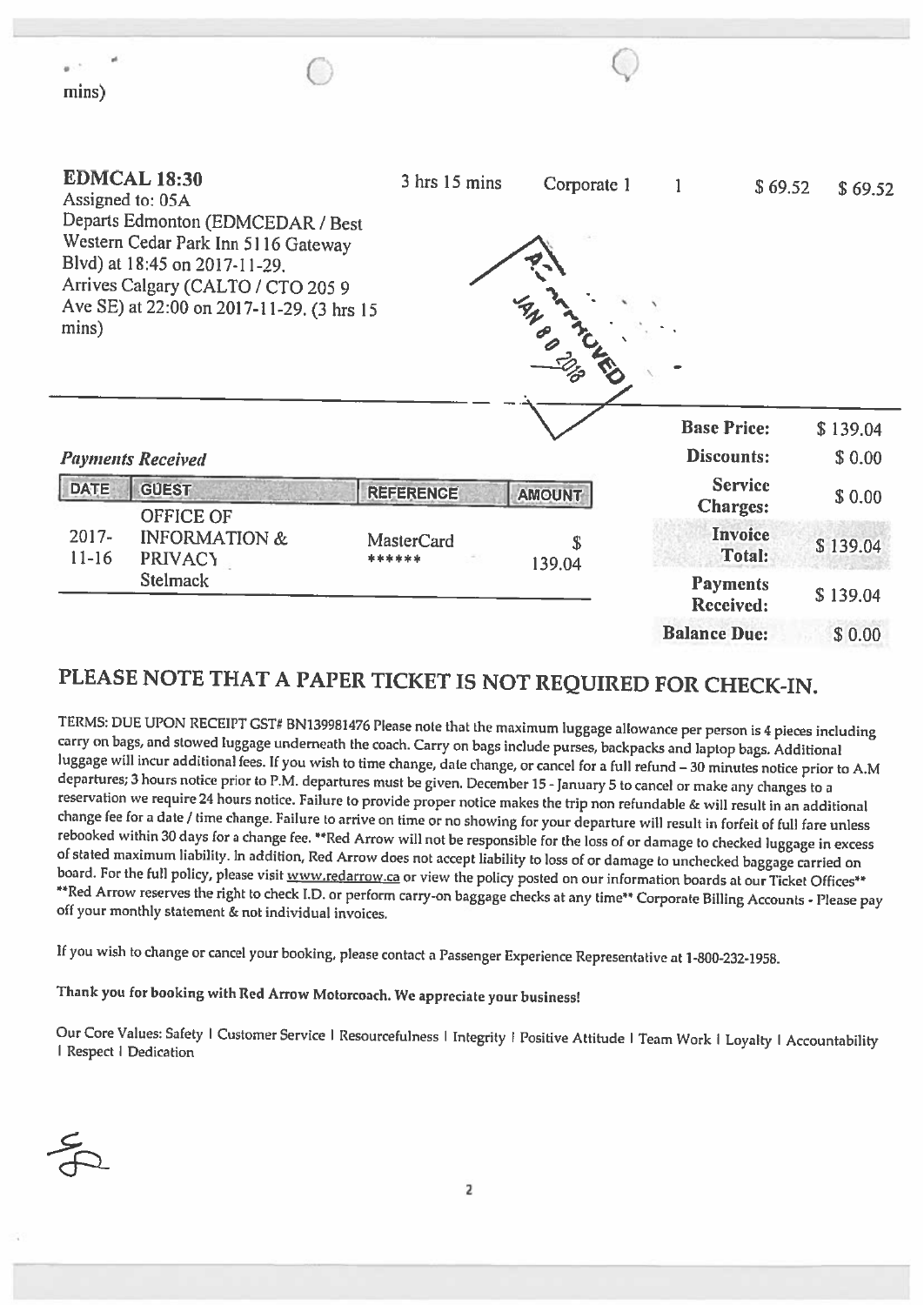**Invoice** 



# Receipt

| Invoice date   | 11/28/2017        |
|----------------|-------------------|
| Our reference  | ACT-FC129871/     |
| Your reference | Gst R124072513    |
| GST Number     | 10343 8925 RT0004 |

|                                                                      |                                                                                                                                                                                                                                                                                                       |                |                        |                                       | Invoice                                          |
|----------------------------------------------------------------------|-------------------------------------------------------------------------------------------------------------------------------------------------------------------------------------------------------------------------------------------------------------------------------------------------------|----------------|------------------------|---------------------------------------|--------------------------------------------------|
|                                                                      | CAMPUS TOWER                                                                                                                                                                                                                                                                                          |                |                        |                                       |                                                  |
|                                                                      | <b>SUITE HOTEL</b>                                                                                                                                                                                                                                                                                    |                |                        |                                       |                                                  |
|                                                                      | <b>11145-87th Avenue</b>                                                                                                                                                                                                                                                                              |                |                        |                                       | 0809                                             |
|                                                                      | Edmonton, AB, T6G 0Y1<br>Tel:(780)439-6060 Fax:(780)433-4410                                                                                                                                                                                                                                          |                |                        |                                       |                                                  |
|                                                                      |                                                                                                                                                                                                                                                                                                       |                |                        |                                       |                                                  |
|                                                                      |                                                                                                                                                                                                                                                                                                       |                |                        |                                       |                                                  |
| $.$ AB $.$                                                           |                                                                                                                                                                                                                                                                                                       |                |                        |                                       |                                                  |
|                                                                      | <b>CANADA</b>                                                                                                                                                                                                                                                                                         |                |                        |                                       |                                                  |
|                                                                      |                                                                                                                                                                                                                                                                                                       |                | <b>Receipt</b>         |                                       |                                                  |
| Invoice date<br>Our reference<br>Your reference<br><b>GST Number</b> | 11/28/2017<br>ACT-FC129871 /<br>Gst R124072513<br>10343 8925 RT0004                                                                                                                                                                                                                                   |                |                        |                                       |                                                  |
| <b>Guest</b>                                                         |                                                                                                                                                                                                                                                                                                       | <b>Arrival</b> |                        |                                       |                                                  |
| <b>Date</b>                                                          | Ms Sakhtar@ualberta.ca Stelmack<br><b>Description</b>                                                                                                                                                                                                                                                 |                | 11/26/2017<br>Quantity | <b>Departure</b><br><b>Unit Price</b> | Room<br>11/28/2011<br>0809<br><b>Total (CDN)</b> |
| 11/26/2017                                                           | Room Charge                                                                                                                                                                                                                                                                                           |                |                        | 139.00                                | 139.00                                           |
| 11/26/2017<br>11/26/2017                                             | <b>Tourism Levy</b><br><b>Destination Market Fee</b>                                                                                                                                                                                                                                                  |                |                        | 5.73<br>4.17                          | 5.73                                             |
| 11/27/2017                                                           | <b>Room Charge</b>                                                                                                                                                                                                                                                                                    |                |                        | 139.00                                | 4.17<br>139.00                                   |
| 11/27/2017                                                           | <b>Tourism Levy</b>                                                                                                                                                                                                                                                                                   |                |                        | 5.73                                  | 5.73                                             |
| 11/27/2017                                                           | <b>Destination Market Fee</b>                                                                                                                                                                                                                                                                         |                | 1                      | 4.17                                  | 4.17                                             |
| 11/28/2017                                                           | Auth: 214714<br>MC <sup>*</sup>                                                                                                                                                                                                                                                                       |                |                        | Total invoice                         | 297.80<br>$-297.80$                              |
|                                                                      |                                                                                                                                                                                                                                                                                                       |                |                        | <b>Total Paid</b>                     | $-297.80$                                        |
|                                                                      |                                                                                                                                                                                                                                                                                                       |                |                        | <b>Total Due</b>                      | 0.00                                             |
| <b>Total GST</b>                                                     |                                                                                                                                                                                                                                                                                                       |                |                        |                                       |                                                  |
|                                                                      |                                                                                                                                                                                                                                                                                                       |                | #297.80                |                                       |                                                  |
|                                                                      |                                                                                                                                                                                                                                                                                                       |                |                        |                                       |                                                  |
|                                                                      |                                                                                                                                                                                                                                                                                                       |                |                        |                                       |                                                  |
|                                                                      | I agree that my liability for any charges incurred by me is not waived and agree<br>to be held personally liable in the event that the indicated person, company or<br>association fails to pay for any part of the full amount of these charges, interest will be<br>charged on any overdue balance. |                |                        |                                       |                                                  |
|                                                                      |                                                                                                                                                                                                                                                                                                       |                |                        |                                       |                                                  |

For reservations: www.coasthotels.com or 1-800-663-1144







ww.trlpncklsor .Com @CampusTowerEoM Focebook.corn/Cwnpu&rowersuitcHo tot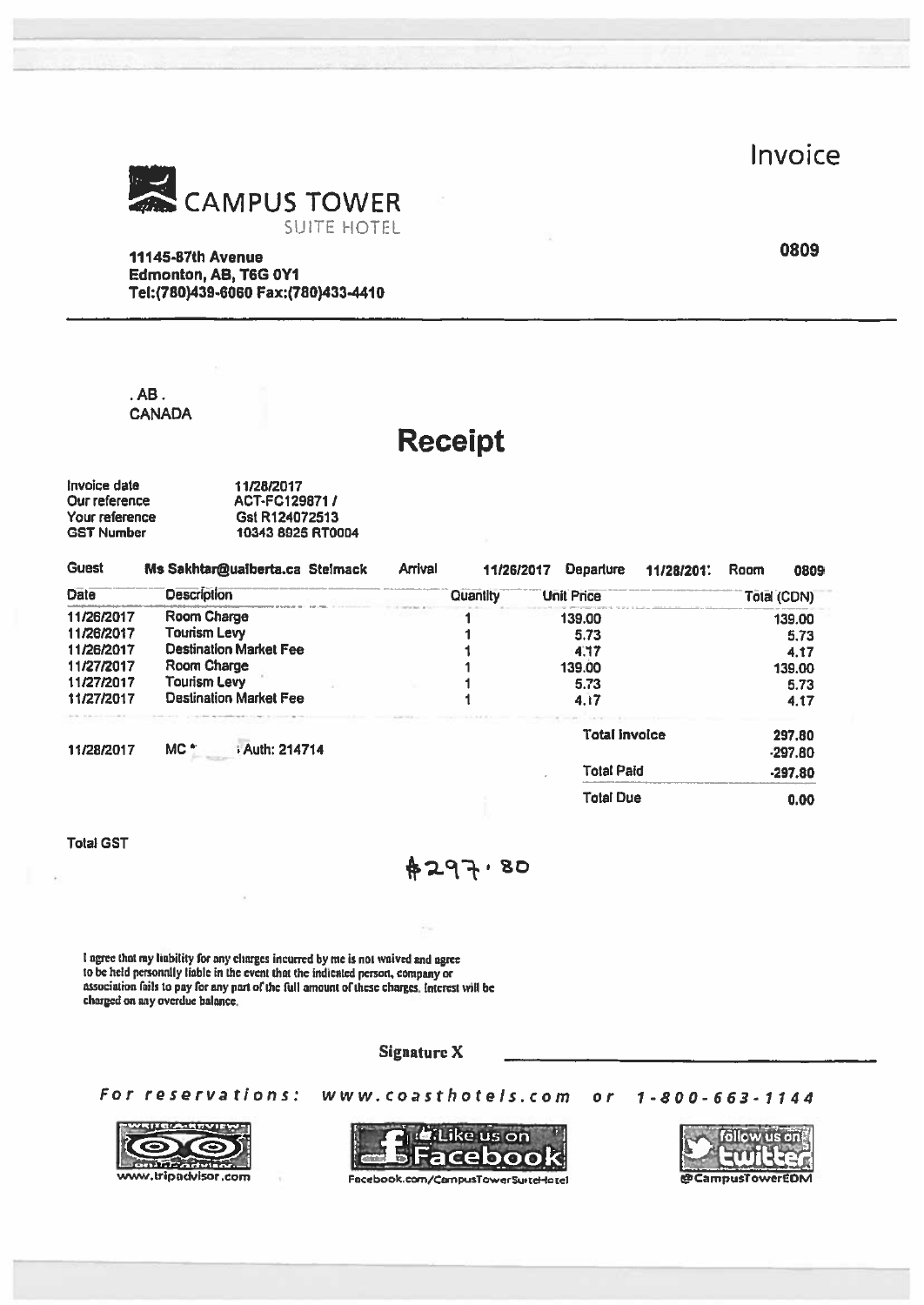| Co-op Taxi Line<br>$(780)425 - 2525$<br>vvv.co-optaxi.com                                  |                      |                                                                                                                                       |
|--------------------------------------------------------------------------------------------|----------------------|---------------------------------------------------------------------------------------------------------------------------------------|
| 381/66234979<br>Terminal<br>4852<br>Driver<br>17:12:10<br>17/11/28                         |                      | CALGARY UNITED CABS<br>5660 10TH ST NE<br>SUTE 8<br>CALGARY AB T2E BW7                                                                |
| MASTERCARD<br><b>A &amp; A &amp; &amp; &amp; &amp; &amp; &amp;</b><br>Card :<br>MasterCard | $417.40 \text{ rad}$ | $(403)$ 777-1111<br><b>SALE</b>                                                                                                       |
| CHIP CARD<br>A0000000041010<br>0000008000<br>0010017310 C<br>Ref<br>191210<br>ā<br>Auth    | 16.73                | REF#: 000000005<br>Batch # 021<br>SEC: 021001001005<br>71/28/17<br>2205:30<br>APPR CODE 000530<br>MASTEP <sup>-ARD</sup><br>********* |
| <b>PURCHASE</b><br>15.40<br>: 5<br><b>FARE</b><br>2.00<br>S<br>t.<br>TIP                   |                      | 44144<br><b>AMOUNT</b><br>\$27.65<br>TIP<br><b>S4.00</b><br><b>TOTAL</b><br>\$31.65                                                   |
| 17.40<br>$\frac{1}{2}$<br>TOTAL                                                            |                      | 60 - APPROVED - 001                                                                                                                   |
| APPROVED - THANK YOU<br>$(01 - 027)$                                                       |                      | <b>MasterCard</b><br>AD: A0000000041010<br>TVR: 02 00 00 80 00<br>TSL E8 00                                                           |
|                                                                                            | #16.73               | www.calgarycabs.ca                                                                                                                    |
| IMPORTANT: Retain this                                                                     |                      | <b>CUSTOMER COPY</b>                                                                                                                  |
| copy for your records                                                                      |                      | H31.65<br>Tasce                                                                                                                       |
| Customer Copy                                                                              |                      | $1.22$ Less 4                                                                                                                         |
| Thank you for choosing<br>Co-op taxi                                                       |                      | 30.1                                                                                                                                  |

 $\equiv$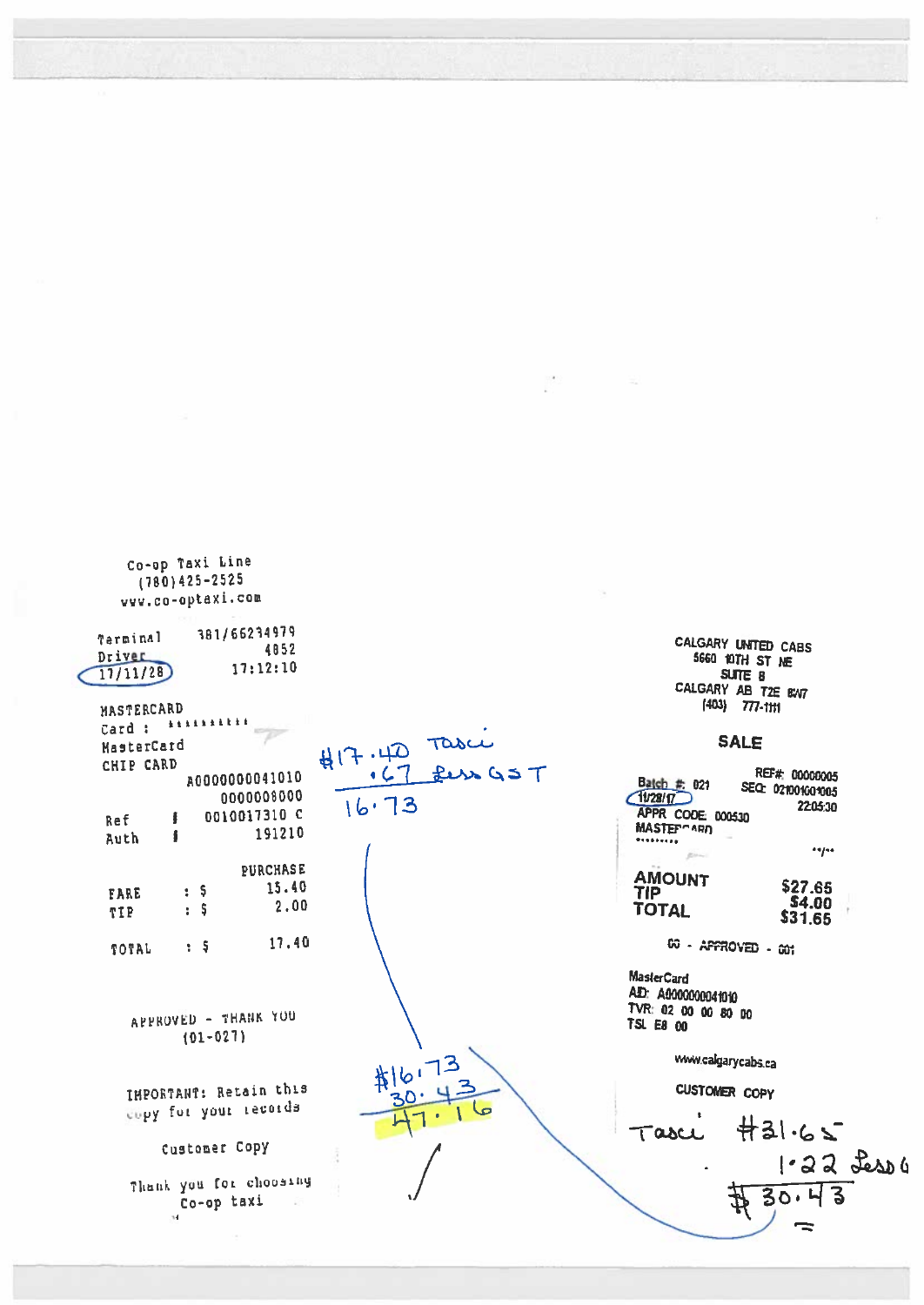| mmma l<br>G O                                                                                                                                                                                              |              |             |         |         |
|------------------------------------------------------------------------------------------------------------------------------------------------------------------------------------------------------------|--------------|-------------|---------|---------|
| EDMCAL 14:00 YYC.<br>Assigned to: 05A<br>Departs Edmonton (EDMTO / ETO 10014<br>104 St) at 14:00 on 2018-02-08.<br>Arrives Calgary (CALTO / CTO 205 9<br>Ave SE) at 18:05 on 2018-02-08. (4 hrs 5<br>mins) | 4 hrs 5 mins | Corporate 1 | \$71.43 | \$71.43 |
|                                                                                                                                                                                                            |              |             |         |         |

t

C  $r_{\rm{line}}$ 

|                    | <b>Payments Received</b>                                                |                       |               | <b>Base Price:</b><br>Discounts:  | \$142.86<br>\$0.00 |
|--------------------|-------------------------------------------------------------------------|-----------------------|---------------|-----------------------------------|--------------------|
| <b>DATE</b>        | <b>GUEST</b>                                                            | <b>REFERENCE</b>      | <b>AMOUNT</b> | <b>Service</b><br><b>Charges:</b> | \$0.00             |
| 2018-<br>$01 - 23$ | <b>OFFICE OF</b><br><b>INFORMATION &amp;</b><br><b>PRIVACY (106908)</b> | MasterCard<br>******* | S<br>142.86   | Invoice<br>Total:                 | \$142.86           |
|                    | <b>Stelmack</b><br>#112.86                                              |                       |               | <b>Payments</b><br>Received:      | \$142.86           |
|                    |                                                                         |                       |               | <b>Balance Due:</b>               | \$0.00             |

# PLEASE NOTE THAT <sup>A</sup> PAPER TICKET IS NOT REQUIRED FOR CHECK-IN. PLEASE CHECK IN 15 MINUTES PRIOR TO DEPARTURE

TERMS: DUE UPON RECEIPT CST# BN139981476 Please note that the maximum luggage allowance per person is <sup>4</sup> <sup>p</sup>ieces including luggage will incur additional fees. If you wish to time change, date change, or cancel for a full refund – 30 minutes notice prior to A.M<br>departures; 3 hours notice prior to P.M. departures must be given. December 15 - Jan change fee for a date / time change. Failure to arrive on time or no showing for your departure will result in forfeit of full fare unless<br>rebooked within 30 days for a change fee. \*\*Red Arrow will not be responsible for t of stated maximum liability. In addition, Red Arrow does not accept liability to loss of or damage to unchecked baggage carried on board. For the full policy, please visit www.redarrow.ca or view the policy posted on our i

If you wish to change or cancel your booking, <sup>p</sup>lease contact <sup>a</sup> Passenger Experience Representative at 1-800-232-1958.

Thank you for booking with Red Arrow Motorcoach. We appreciate your business!

Our Core Values: Safety | Customer Service | Resourcefulness | Integrity | Positive Attitude | Team Work | Loyalty | Accountability | Respect | Dedication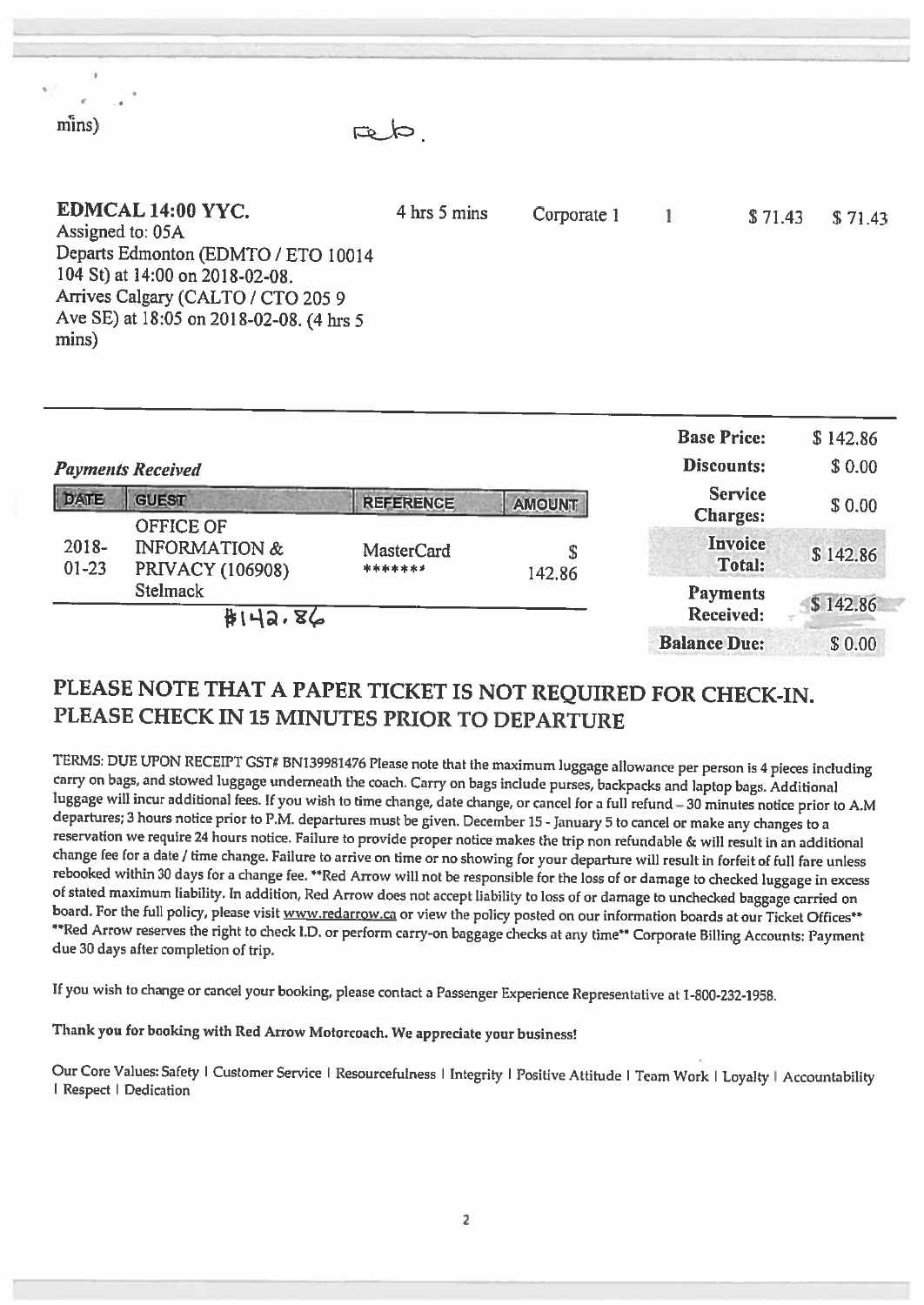## Audrey Palmer

0

From: Cara-Lynn Stelmack<br>
Sent: Sent: Sent: Cara-Lynn Stelmack Sent January-29-18 1:25 PM To:<br>
Subject:<br>
Subject:<br>
TW: Red Arrow FW: Red Arrow Itinerary/Receipt

This is for the business process meetings next week with the consultant.

From: Red Arrow Reservations [mailto:itinerary@redarrow.ca] Sent: January 23, 2018 1:18 PM To: Cara-Lynn Stelmack Subject: Red Arrow Itinerary/Receipt

OFFICE OF INFORMATION & PRIVACY (106908)  $You can reach us at:$ 410, 9925 - 109th STREET EDMONTON, AB T5K 2J8 Corporate Sales Attn: AUDREY PARKER

ORDER# ORDERED CUSTOMER# P.O. GROUP DEPARTING RETURNING SALES **SALES** AGENT 1753681 2018-01-2018-02-06 2018-02-08 - Website 2018-02-06 2018-02-08 User

Travellers:

Stelmack/Cara-Lynn

| <b>PRODUCT DESCRIPTION</b>                                                                                                                               | <b>DURATION</b> | <b>OCCUPANCY</b> | QTY | <b>PRICE/UNIT</b> | <b>BILLED</b> |
|----------------------------------------------------------------------------------------------------------------------------------------------------------|-----------------|------------------|-----|-------------------|---------------|
| CALEDM 12:00 YYC.<br>Assigned to: 05A                                                                                                                    | 4 hrs 5 mins    | Corporate 1      |     | \$71.43           | \$71.43       |
| Departs Calgary (CALTO / CTO 205 9<br>Ave SE) at 12:00 on 2018-02-06.<br>Arrives Edmonton (EDMTO / ETO 10014<br>104 St) at 16:05 on 2018-02-06. (4 hrs 5 |                 |                  |     |                   |               |

ITINERARY/RECEIPT

2018-01-23

 $\overline{ }$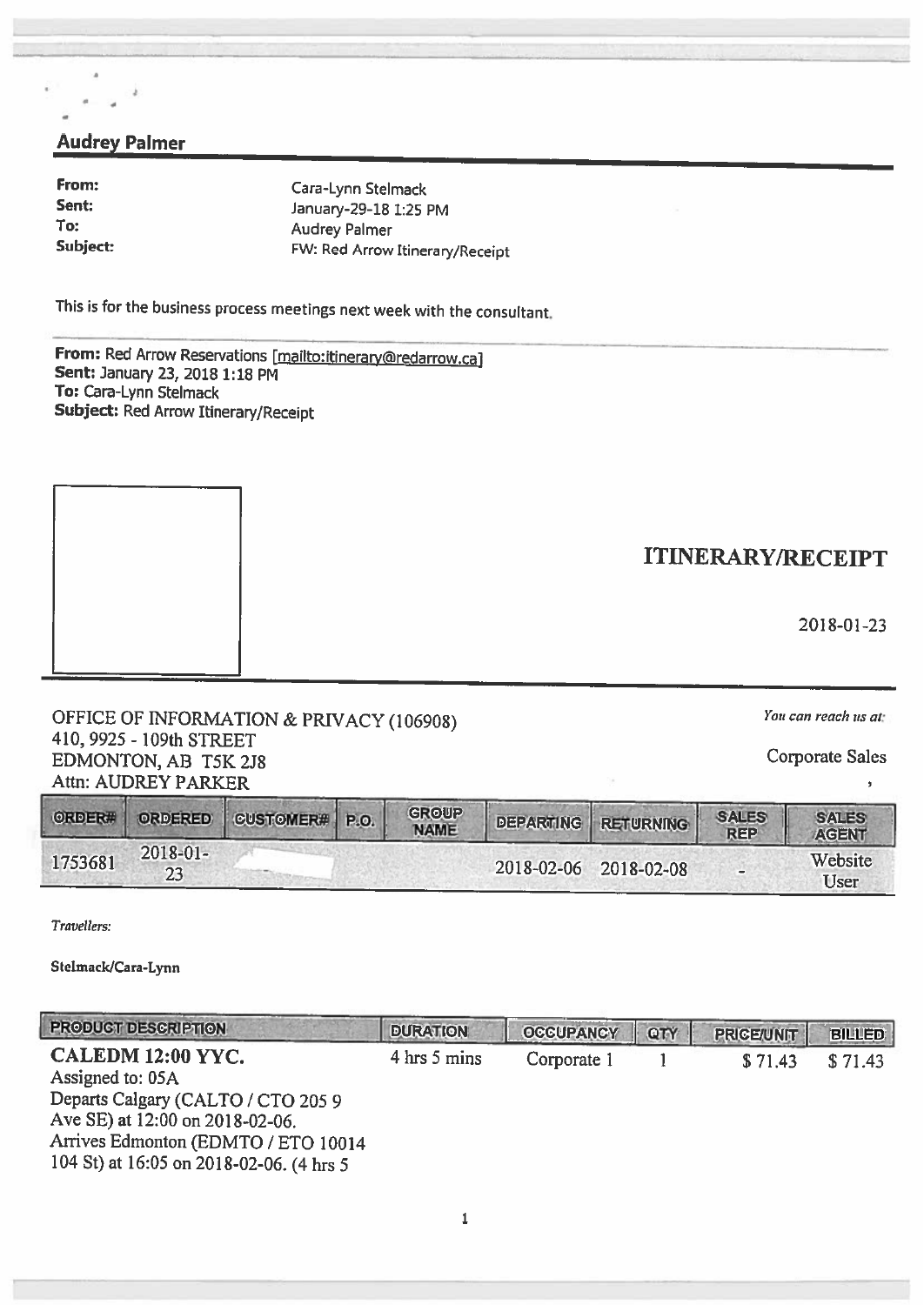#### Office of the Information and Privacy Commissioner of Alberta Cara-Lynn Stelmack, Director- Mediation & Investigation Expenses Processed February 1, 2018- March 31, 2018

### Travel Expenses

| Date Expenses<br><b>Incurred</b> | <b>Destination</b> | <b>Description/Rationale</b>           | <b>Transportation</b> | Accommodation |        | Per Diems<br>(no receipts) | <b>Meals</b><br>receipts) | Other <sup>3</sup> | Total  |
|----------------------------------|--------------------|----------------------------------------|-----------------------|---------------|--------|----------------------------|---------------------------|--------------------|--------|
| Feb 5-8                          | Edmonton, AB       | To Edmonton for Process Review meeting | 142.86                |               | 510.96 | 137.24                     |                           | 19.90              | 810.96 |
| Mar <sub>13</sub>                | Edmonton, AB       | To attend in-house training            |                       |               | 165,00 |                            |                           |                    | 165.00 |
| <b>Total</b>                     |                    |                                        | 142.86                |               | 675.96 | 137.24                     |                           | 19.90              | 975.96 |

'Transportation includes: airfare, mileage, rental vehicle, Red Arrow

<sup>2</sup> Where receipts are not provided, Government of Alberta approved per diem meal rates and daily incidental rates are claimed.

<sup>3</sup> "Other" includes taxis, parking, telephone long distance and other sundry travel costs supported by receipts.

**Hospitality/Working Session Expenses** 

| <b>Date Expenses</b><br>Incurred<br>----- | ______<br><b>Description/Rationale</b> | <b>Hospitality</b> | <b>Working</b><br><b>Session</b> | <b>Total</b> |
|-------------------------------------------|----------------------------------------|--------------------|----------------------------------|--------------|
| <b>Total</b>                              |                                        |                    |                                  |              |
| <b>Total Expenses</b>                     |                                        |                    |                                  | 975.96       |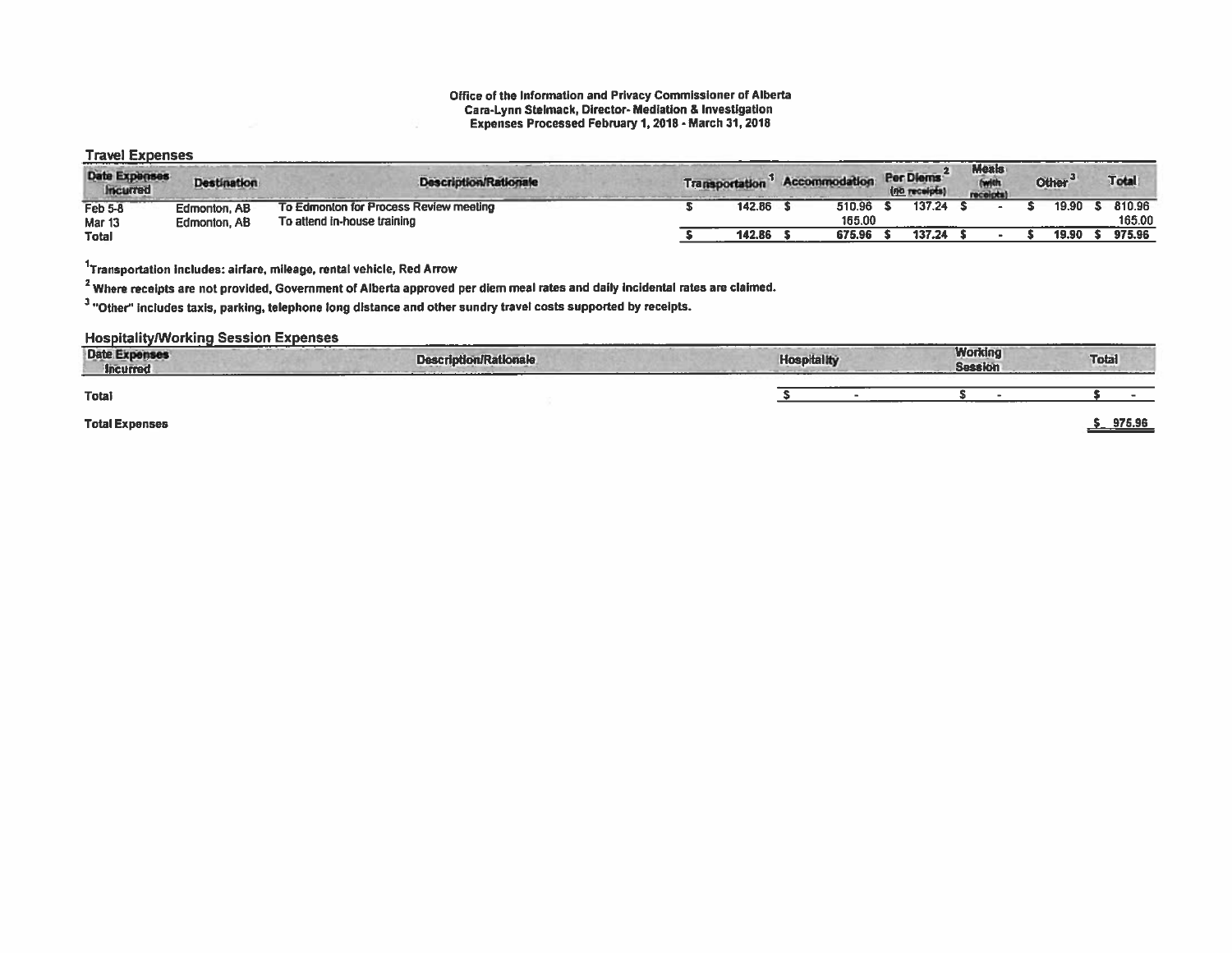## Cara-Lynn Stelmack

 $-1$ 

From: Cara-Lynn Stelmack<br>
Sent: Sent: Sent: Sent: Cara-Lynn Stelmack Sent: January 29, 2018 1:25 PM<br>To: Audrey Palmer Audrey Palmer Subject: FW: Red Arrow Itinerary/Receipt

This is for the business process meetings next week with the consultant.

From: Red Arrow Reservations [mailto:itinerary@redarrow.ca] Sent: January 23, 2018 1:18 PM To: Cara-Lynn Stelmack Subject: Red Arrow Itinerary/Receipt

|                                   |                                                                                |                                          |      |                             |                  |                  |     |                            | <b>ITINERARY/RECEIPT</b>                              |
|-----------------------------------|--------------------------------------------------------------------------------|------------------------------------------|------|-----------------------------|------------------|------------------|-----|----------------------------|-------------------------------------------------------|
|                                   |                                                                                |                                          |      |                             |                  |                  |     |                            | 2018-01-23                                            |
|                                   |                                                                                |                                          |      |                             |                  |                  |     |                            | $-118.$                                               |
|                                   | 410, 9925 - 109th STREET<br>EDMONTON, AB T5K 2J8<br><b>Attn: AUDREY PARKER</b> | OFFICE OF INFORMATION & PRIVACY (106908) |      |                             |                  |                  |     | Departure wood             | 'You can reach us at:<br><b>Corporate Sales</b><br>x, |
| ORDER#                            | <b>ORDERED</b>                                                                 | <b>CUSTOMER#</b>                         | P.O. | <b>GROUP</b><br><b>NAME</b> | <b>DEPARTING</b> | <b>RETURNING</b> |     | <b>SALES</b><br><b>REP</b> | <b>SALES</b><br><b>AGENT</b>                          |
| 1753681                           | 2018-01-<br>23                                                                 |                                          |      |                             | 2018-02-06       | $2018 - 02 - 08$ |     |                            | Website<br>User                                       |
| Travellers:<br>Stelmack/Cara-Lynn |                                                                                |                                          |      |                             |                  |                  |     |                            |                                                       |
|                                   | <b>PRODUCT DESCRIPTION</b>                                                     |                                          |      | <b>DURATION</b>             | <b>OCCUPANCY</b> |                  | QTY | <b>PRICE/UNIT</b>          | <b>BILLED</b>                                         |
| Assigned to: 05A                  | CALEDM 12:00 YYC.                                                              |                                          |      | 4 hrs 5 mins                | Corporate 1      |                  |     | \$71.43                    | \$71.43                                               |

Departs Calgary (CALTO / CTO 205 9 Ave SE) at 12:00 on 2018-02-06. Arrives Edmonton (EDMTO/ ETO 10014 104 St) at 16:05 on 2018-02-06. (4 hrs S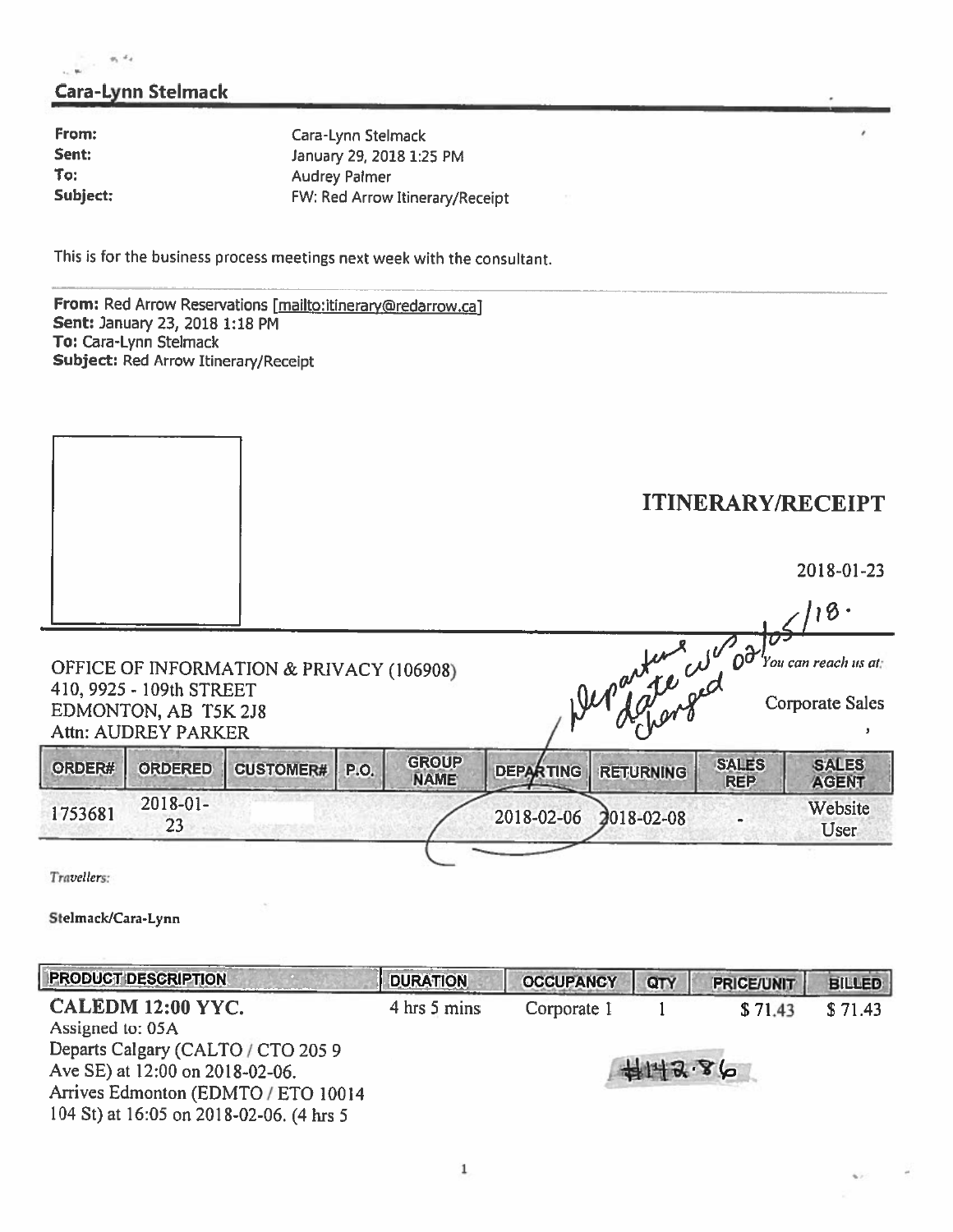| EDMCAL 14:00 YYC.<br>Assigned to: 05A<br>Departs Edmonton (EDMTO / ETO 10014<br>104 St) at 14:00 on 2018-02-08.<br>Arrives Calgary (CALTO / CTO 2059 | 4 hrs 5 mins | Corporate 1 | \$71.43 | \$71.43 |
|------------------------------------------------------------------------------------------------------------------------------------------------------|--------------|-------------|---------|---------|
| Ave SE) at 18:05 on 2018-02-08. (4 hrs 5<br>mins)                                                                                                    |              |             |         |         |

|                       | <b>Payments Received</b>                                |                      | <b>Base Price:</b><br>Discounts: | \$142.86<br>\$0.00                |          |
|-----------------------|---------------------------------------------------------|----------------------|----------------------------------|-----------------------------------|----------|
| <b>DATE</b>           | <b>GUEST</b>                                            | <b>REFERENCE</b>     | <b>AMOUNT</b>                    | <b>Service</b><br><b>Charges:</b> | \$0.00   |
| $2018 -$<br>$01 - 23$ | OFFICE OF<br><b>INFORMATION &amp;</b><br><b>PRIVACY</b> | MasterCard<br>****** | \$<br>142.86                     | Invoice<br><b>Total:</b>          | \$142.86 |
|                       | <b>Stelmack</b>                                         |                      |                                  | <b>Payments</b><br>Received:      | \$142.86 |
|                       |                                                         |                      |                                  | <b>Balance Due:</b>               | \$0.00   |

# PLEASE NOTE THAT <sup>A</sup> PAPER TICKET IS NOT REQUIRED FOR CHECK-IN. PLEASE CHECK IN 15 MINUTES PRIOR TO DEPARTURE

TERMS: DUE UPON RECEIPT CST# BN139981476 Please note that the maximum luggage allowance per person is <sup>4</sup> <sup>p</sup>ieces including carry on bags, and stowed luggage underneath the coach. Carry on bags include purses, backpacks and laptop bags. Additional luggage will incur additional fees. If you wish to time change, date change, or cancel for <sup>a</sup> full refund —30 minutes notice prior to A.M departures; 3 hours notice prior to P.M. departures must be given. December 15 - January 5 to cancel or make any changes to a reservation we require <sup>24</sup> hours notice. Failure to provide proper notice makes the trip non refundable & will result in an additional change fee for <sup>a</sup> date / time change. Failure to arrive on time or no showing for your departure wilt result in forfeit of full fare unless rebooked within 30 days for a change fee. \*\*Red Arrow will not be responsible for the loss of or damage to checked luggage in excess of stated maximum liability. In addition, Red Arrow does not accept liability to loss of or damage to unchecked baggage carried on board. For the full policy, please visit www.redarrow.ca or view the policy posted on our i \*\* Red Arrow reserves the right to check I.D. or perform carry-on baggage checks at any time\*\* Corporate Billing Accounts: Payment due <sup>30</sup> days after completion of trip.

If you wish to change or cancel your booking, <sup>p</sup>lease contact <sup>a</sup> Passenger Experience Representative at 1-800-232-1958.

Thank you for booking with Red Arrow Matorcoach. We appreciate your business!

mins)  $\frac{4}{3}$ 

Our Core Values: Safety I Customer Service I Resourcefulness | Integrity | Positive Attitude | Team Work | Loyalty | Accountability | Respect | Dedication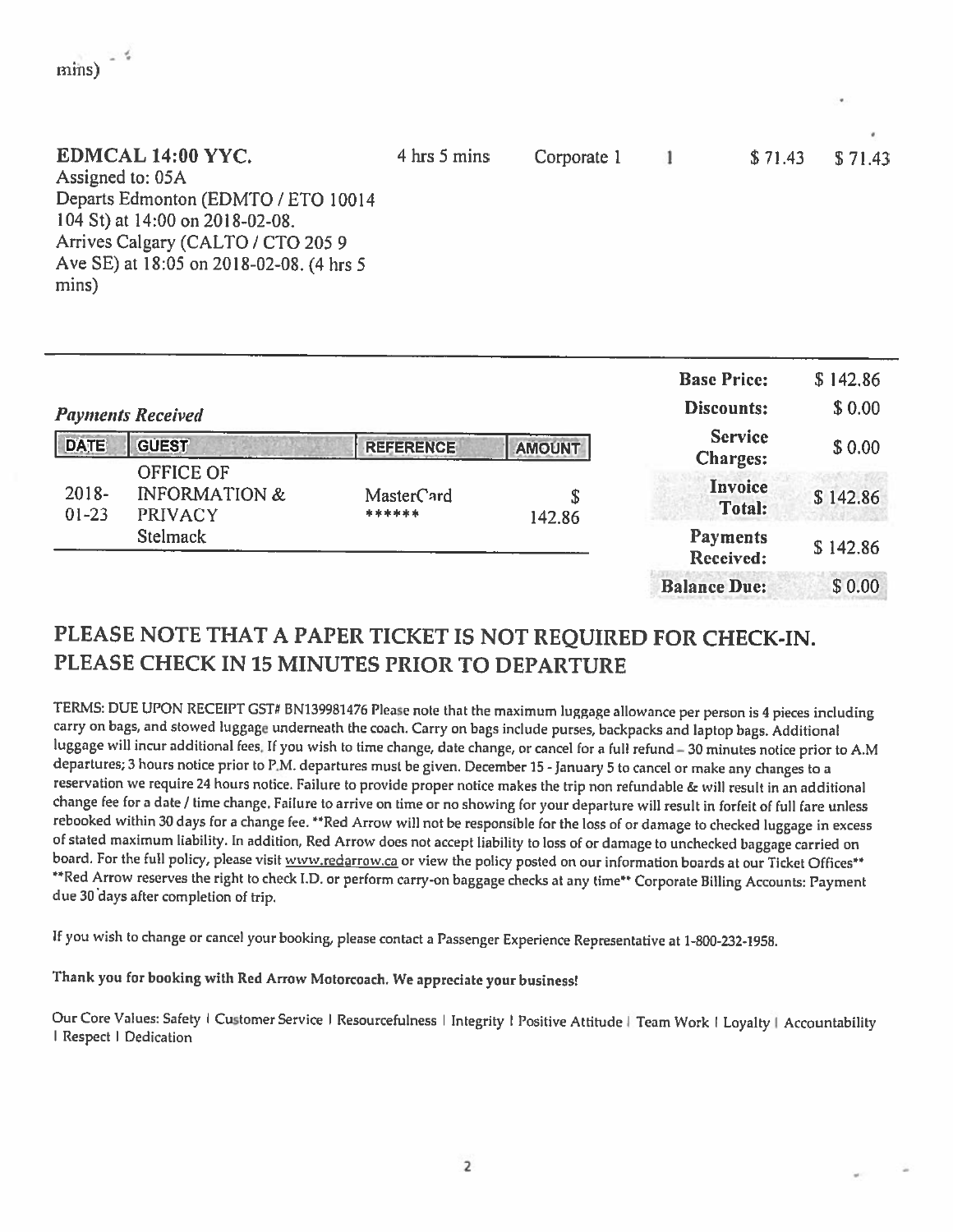# MATRIX HOTEL

# Cara-Iynn Stelmack

| Cara-Iynn Stelmack                  | Room No.       | : 1402           |
|-------------------------------------|----------------|------------------|
| Canada                              | Arrival        | $: 02 - 05 - 18$ |
|                                     | Departure Date | $: 02 - 08 - 18$ |
|                                     | Folio No.      |                  |
|                                     | Conf. No.      |                  |
| Company Name: Government of Alberta | P.O. No.       | ۰.               |
|                                     |                |                  |

Company Name: Government of Alberta Group Name:

## INVOICE

| <b>Date</b>                                                                                        | <b>Description</b>                                                                                                                           | <b>Charges</b>                                         | <b>Credits</b> |
|----------------------------------------------------------------------------------------------------|----------------------------------------------------------------------------------------------------------------------------------------------|--------------------------------------------------------|----------------|
| 02-05-18<br>$02 - 05 - 18$<br>$02 - 05 - 18$<br>02-05-18<br>$02 - 06 - 18$                         | Room Revenue<br><b>Destination Marketing Fee</b><br>Room GST<br><b>Tourism Levy</b><br>Room Revenue                                          | 159.00<br>4.77<br>8.19<br>6.55<br>159.00               |                |
| 02-06-18<br>$02 - 06 - 18$<br>02-06-18<br>02-07-18<br>02-07-18<br>$02 - 07 - 18$<br>$02 - 07 - 18$ | Destination Marketing Fee<br>Room GST<br><b>Tourism Levy</b><br>Room Revenue<br>Destination Marketing Fee<br>Room GST<br><b>Tourism Levy</b> | 4.77<br>8.19<br>6.55<br>159.00<br>4.77<br>8.19<br>6.55 |                |
| $02 - 07 - 18$                                                                                     | Mastercard                                                                                                                                   |                                                        | 535.53         |

|         | <b>Total Charges</b> | 535.53 |
|---------|----------------------|--------|
|         | <b>Total Credits</b> | 535,53 |
| #535.53 | <b>Balance</b>       | 0,00   |
| F34.57  |                      |        |
| 4510.96 |                      |        |

Page No. 1 of <sup>I</sup>

 $\sim$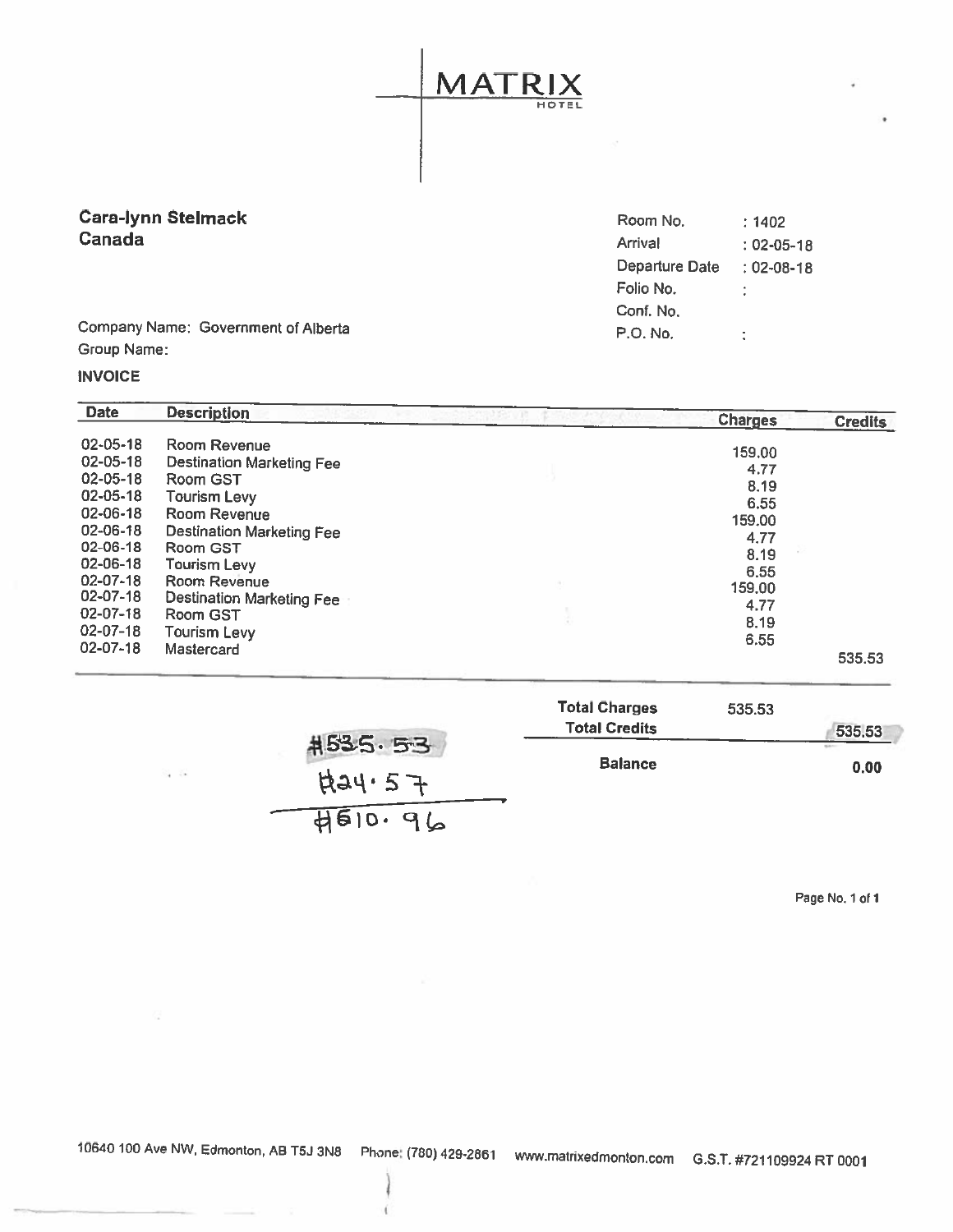$420.70$ <br> $4.80$  the GSt



THANK YOU +4031299-9999 HAN THEOHECKERGROUP.COM

**KIKIKPASSENGER COPYKIKIK** 

02-05-2019<br>Start: - 11-22<br>Distance: 20-00 END: 11:30 RATE:  $\overline{\mathbf{1}}$ **FARE ANOUNT:** 7.05  $\pmb{\mathsf{s}}$ tax anount:  $\pmb{\ast}$  $0.35$ TIP ANOUNT:  $\pmb{\ast}$  $2 - 50$ TOTAL :  $\Phi$ 9.90 MASTER CARD SALE : APPROVAL NUMBER : 034635

TERMINAL IT. 314-719 526 **MRCHANT TE**  $43276$ AM **VEHICLE 11-1** 1355 **GRIVER 10 3**  $25.5$ 891158651 GST ACCOUNT 11: IRIP NUMBER: 14833222 PASSENGERS:  $\mathbf{1}$ 

316 NERIOLAN RUAD SE FALUARY, AB 12A 1X2

٠

END: 18:33 **DISTANCE: 19.00** RATE: 1 **TARE AHOUNT:**  $\pmb{\mathfrak{g}}$  $6.48$ TAX ANOUNT:  $0.32$  $\Delta$ TIP ANOUNI:  $\bullet$ 4.00 TOTAL : \$ 10.80 master card sale : Approval number : 028235 **ЖЖЖРАSSENGER СОРУЖЖЖ** THANK YOU (403) 299-9999 HAN. THECHECKERGROUP. COM EGI К **TELLOW CAB!** 

TERMINAL IDE  $314 - 651 - 390$ MERCHANT ID: 432765NO VEHICLE 10 : 1139 DRIVER ID 12529 GST ACCOUNT #: 794468512 TRIP NUMBER: 14872585 PASSENGERS:  $\mathbf{1}$ 02/08/2018<br>START: 18:28

316 NERJOIAN ROAD SE CALGARY, AB T2A 1X2

x